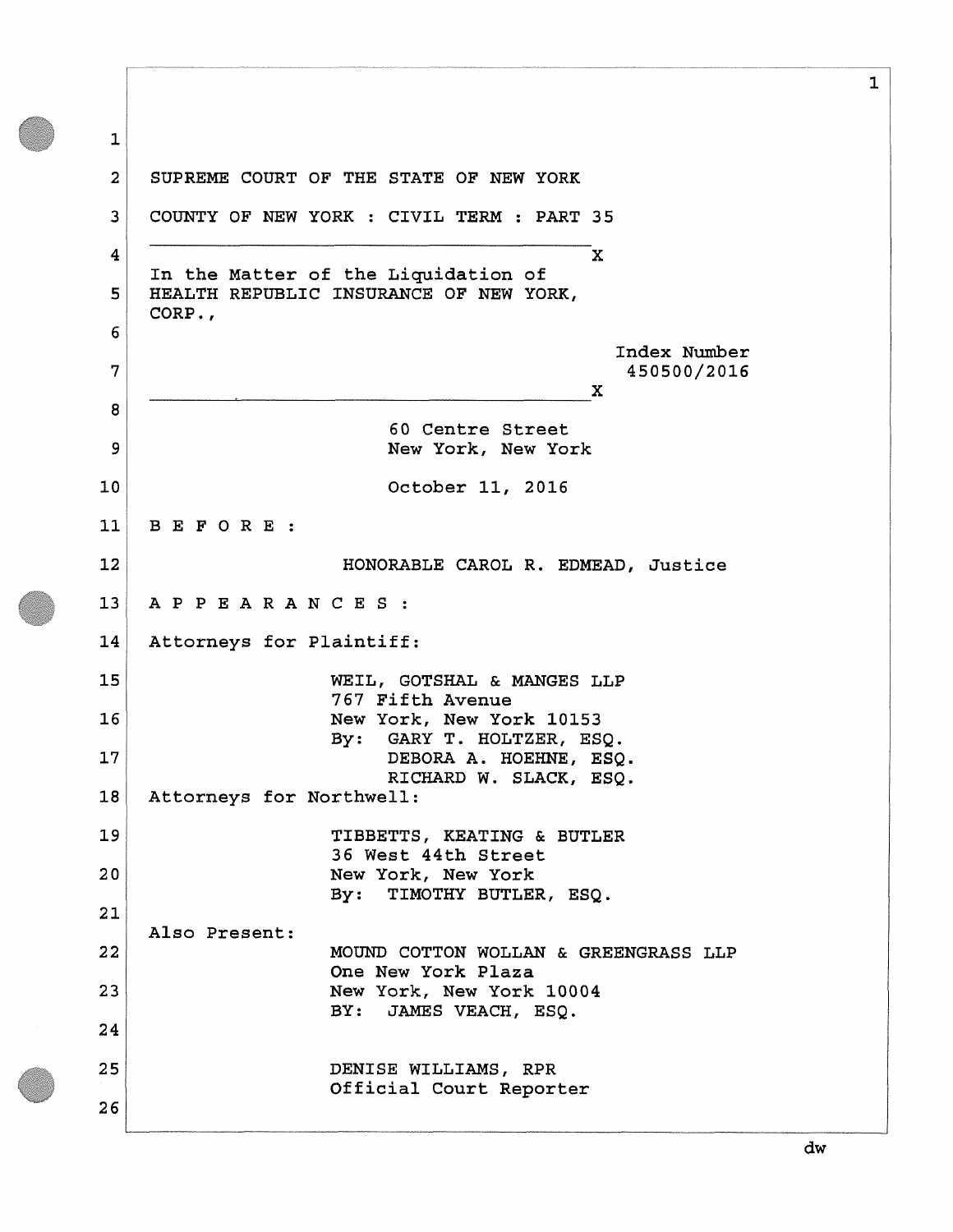**1 2 3 4 5 6 7 8 9 10 11 12 13 14 15 16 17 18 19 20 21 22 23 24 25 26 2 -Proceedings-THE COURT: On the record. This Notice of Appearance and Application by-Motion who is that? Is that yours? MR. VEACH: Yes, it is, Your Honor. THE COURT: I think my email made it pretty clear how to move. It said either seek a motion to intervene or an amicus status, but as friend of the Court, the Court declines friend of the Court. Okay. That is not something I'm inclined to entertain. I want it to be made formally with opportunity for opposition. Does everybody understand that? MR. HOLTZER: Yes. THE COURT: That's what I put in my email. That1s -- MR. VEACH: I understand. THE COURT: I don't understand. Please come to the table. MR. HOLTZER: Is Mr. Holtzer. THE COURT: I don't understand why you think this is the appropriate mechanism. You won't be staying. Don't sit. MR. VEACH: I filed a Notice of Appearance - THE COURT: A Notice of Appearance as what? MR. VEACH: As a friend of the Court. THE COURT: I decline a friend of the court. If**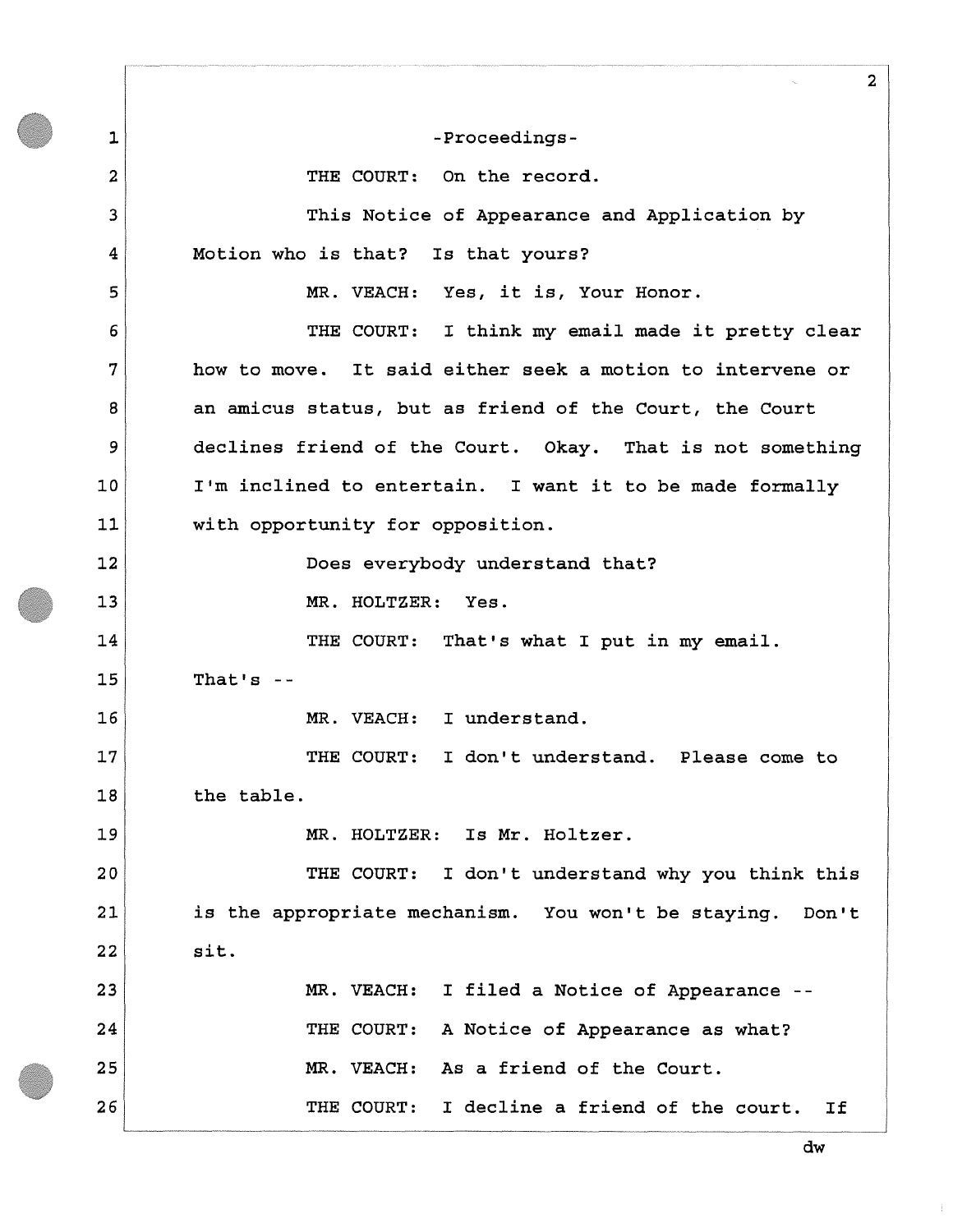**you want to get in this case, get in this case not on behalf of the court but independently, independently.** 

**MR. VEACH: May I move for -**

**1** 

**2** 

**3** 

**4** 

**5** 

**6** 

**7** 

**8** 

**9** 

**10** 

**11** 

**12** 

**13** 

**14** 

**15** 

**16** 

**17** 

**18** 

**THE COURT: That's what I put in the email. I said in the email make an application on notice where everyone has an opportunity to oppose and then there will be a decision on the law. But not just a voluntary "I'm your friend, here I am." The Court declines your invitation and I made it abundantly clear in my email. You have to make a formal move. Do you understand?** 

**MR. VEACH: I apologize, Your Honor.** 

**THE COURT: No problem. This is a decline to sign. The application is a decline to sign because it has to be with everyone have an ability to respond, not just here I am, I'm showing up, I'm working.** 

**MR. VEACH: Your Honor, Mr. Slack did respond this morning I responded.** 

**19 20 21 22 23 24 25 26 THE COURT: He responded this morning? MR. VEACH: Yes, he did in an email. He - THE COURT: An email. MR. VEACH: To the Court and to me. THE COURT: I'm a definitely non-paper person and I love when people communicate through email and any other means other than paper, but that's why I put a very specific email instruction. So I should not have been** 

**dw**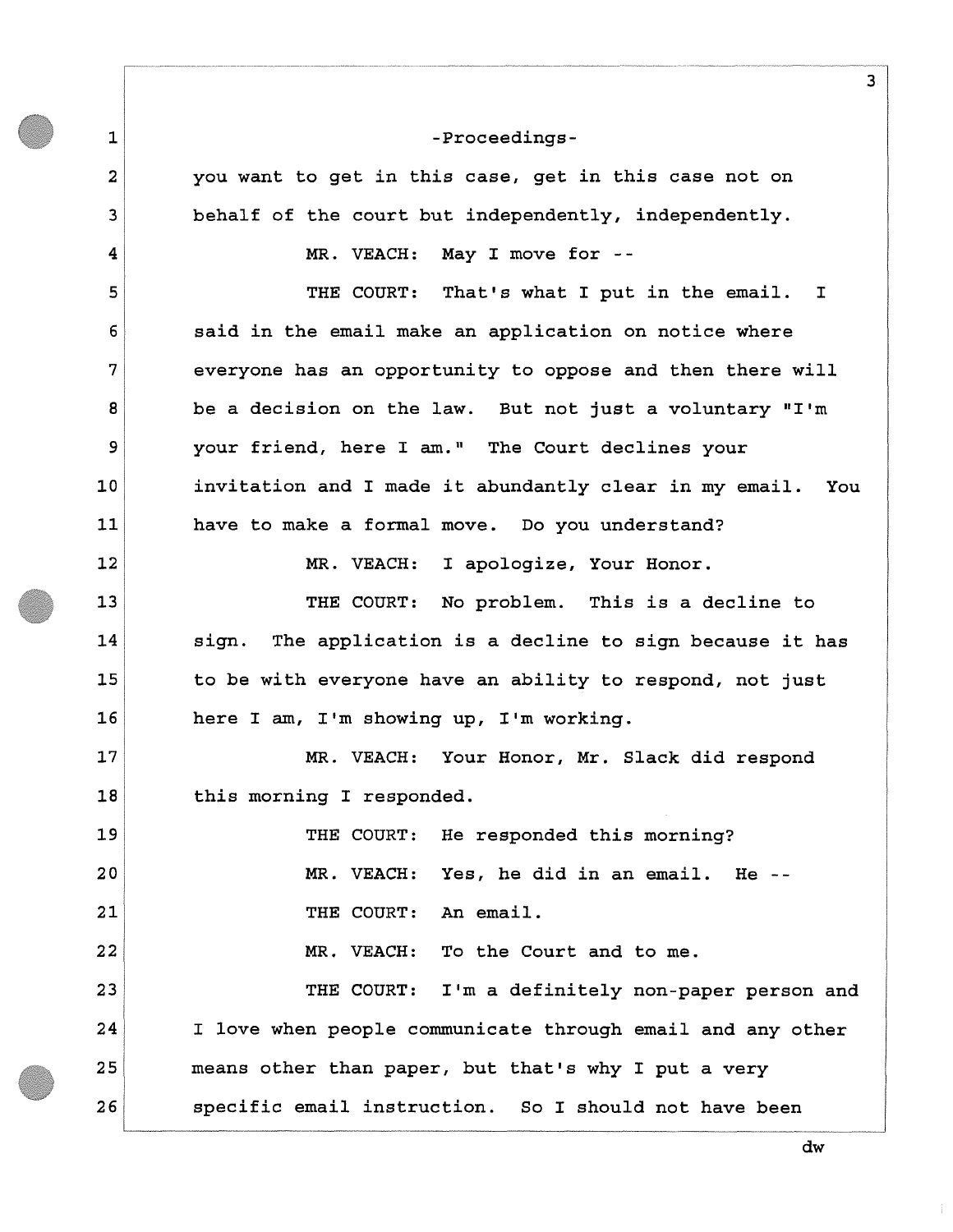**1** 

**2** 

**3** 

**4** 

**5** 

**6** 

**7** 

**8** 

**9** 

**10** 

**11** 

**12** 

**13** 

**14** 

**15** 

**16** 

**17** 

**18** 

**19** 

**20** 

**21** 

**22** 

**23** 

**24** 

**25** 

**26** 

**receiving this application. First of all, this is an application. Is it an Order to Show Cause or its not even an Order to Show Cause, its just on I'm here and I'm a friend of the court.** 

**MR. VEACH: Its an yes request.** 

**THE COURT: Not the way it works, not the way it works at all and I do prefer email but I -- that's why my email said what you had to do in order to do this -**

**MR. VEACH: Thank you.** 

**THE COURT: -- with respect to -- and believe me I read and I made comments and notes, but I want to be clear the gist of what I sought in your papers was a concern about how the lawyers or the parties running the liquidation were selected, how they are getting paid, how they are spending money. The first -- the primary concern for this Court is the claims people and making sure their claims get a handled expeditiously and fairly. The issue of lawyers and who gets paid and how they were selected and how they gave out contracts is secondary to this Court and can easily and will probably be dealt with after, way after -- not way after, but after all the claims issues, which are primary, are addressed and there is nothing that prevents the Court after that's all been done, which is when it will get done, if it appears that there's been a problem to do a claw back that's what -- claw back,** 

**dw**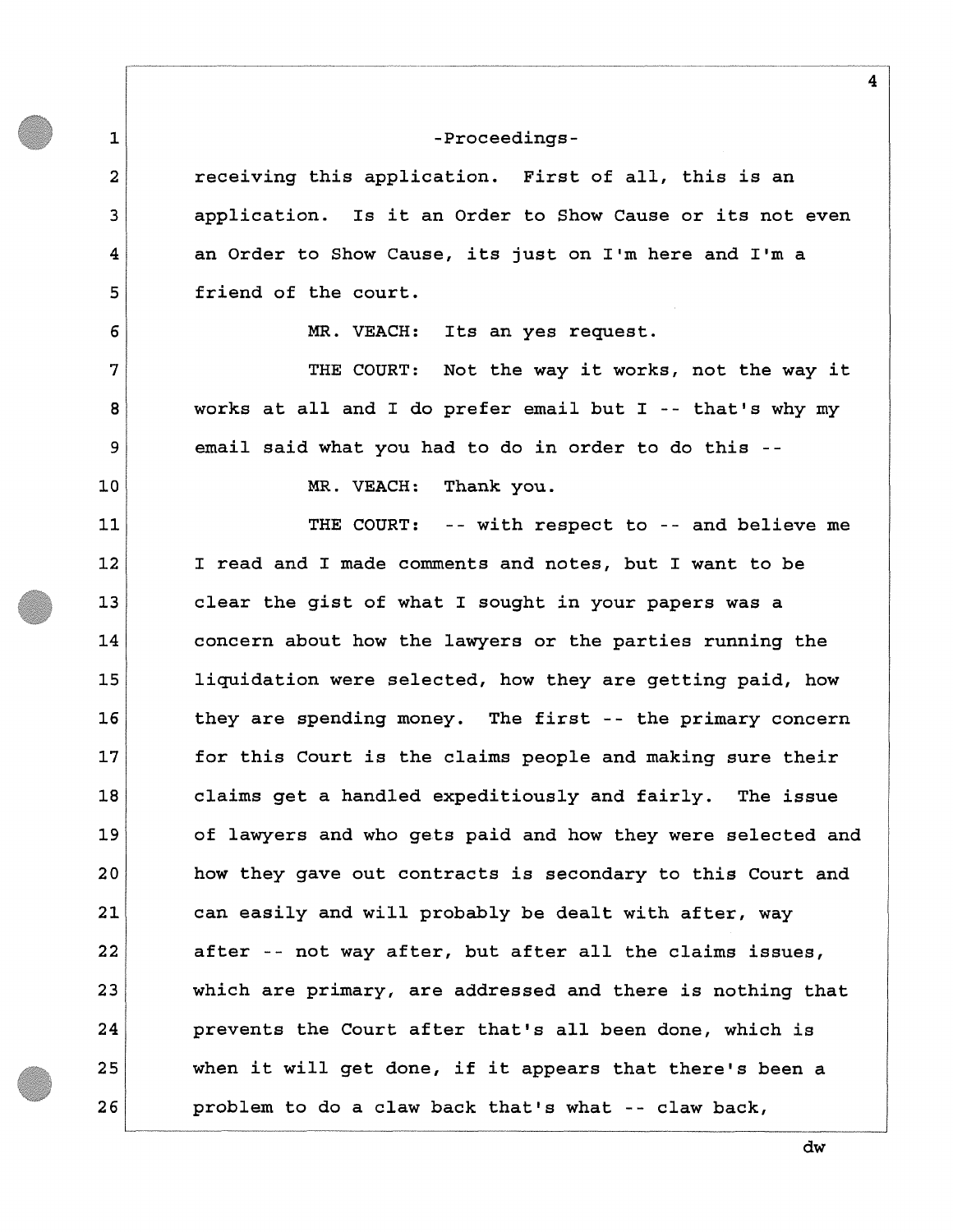**1 2 3 4 5 6 7 8 9 10 11 12 13 14 15 16 17 18 19 20 21 22 23 24 25 26 -Proceedingseverybody know as claw back. That's what its for but it won't be this Court's primary interest. The primary interests are the claim holders and but I did upload require that everything you submitted be uploaded so all of those involved at this juncture, meaning all of those who are properly before the Court, have an understanding of what you are raising and if they wish to do something, fine, but I'm back to the email. That's the forum and that is how I will address it with response, and I thank you. MR. VEACH: Thank you. THE COURT: Decline to sign. Off the record. (Whereupon, a discussion was held off the record.) \* \* \* THE COURT: On the record. Yes? MR. HOLTZER: Good morning, Your Honor. Gary Holtzer for Health Republic. Here at the table with me is Debora Hoehne from my firm and Richard Slack from our firm. We also have Counsel for Northwell who can introduce himself, Your Honor. MR. BUTLER: Timothy Butler for Northwell Health System. THE COURT: Thank you. MR. HOLTZER: Your Honor, there are two items we** 

**dw**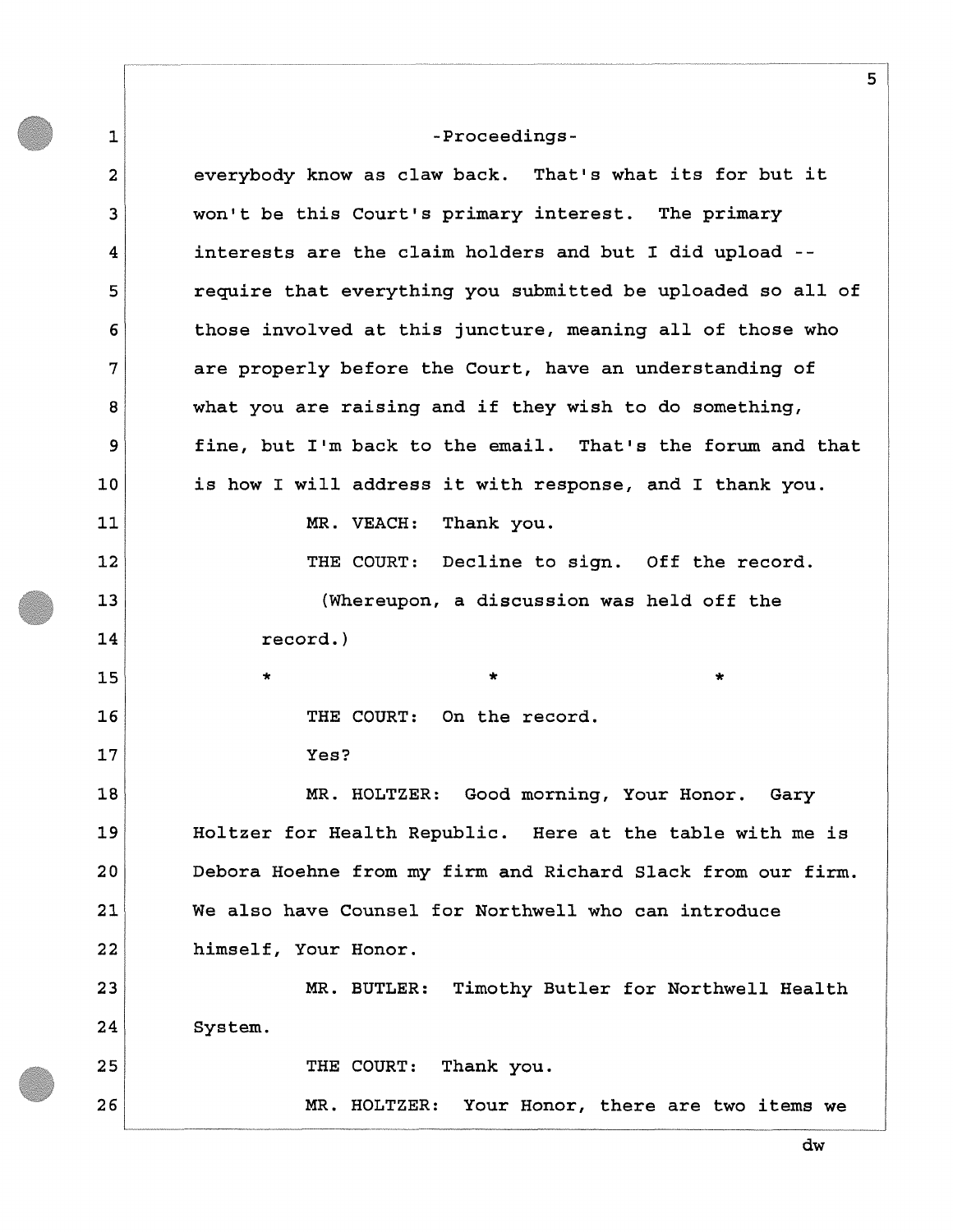**wanted to discuss with the Court, one is to give the Court a status from the last time we were before Your Honor, and the second is we are here on our request for the Court to approve our claims procedures, and I will do that second.** 

**So, if its okay with Your Honor, I will start with the update.** 

**THE COURT: Yes.** 

**1** 

**2** 

**3** 

**4** 

**5** 

**6** 

**7** 

**8** 

**9** 

**10** 

**11** 

**12** 

**13** 

**14** 

**15** 

**16** 

**17** 

**18** 

**19** 

**20** 

**21** 

**22** 

**23** 

**24** 

**25** 

**26** 

**MR. HOLTZER: Your Honor mentioned a few minutes ago that we have been posting materials to the website in accordance with a number of the hearings that we've had before Your Honor where Your Honor has indicated and directed Counsel to make postings to the Health Republic Website for the benefit of everybody involved in the matter, and so the latest status of that, Your Honor, is that in accordance with your directives from the July status conference, the Liquidator has posted to the Health Republic Website the requested information about the Liquidator's engagement of service providers and the payment of administrative expenses in the proceeding to date. Specifically on the website you will find a transcript from the status conference along with the Spanish translation and the contracts for the vendors providing ongoing services to the estate during the liquidation proceeding and the administrative expense payments that have been paid since the liquidation order**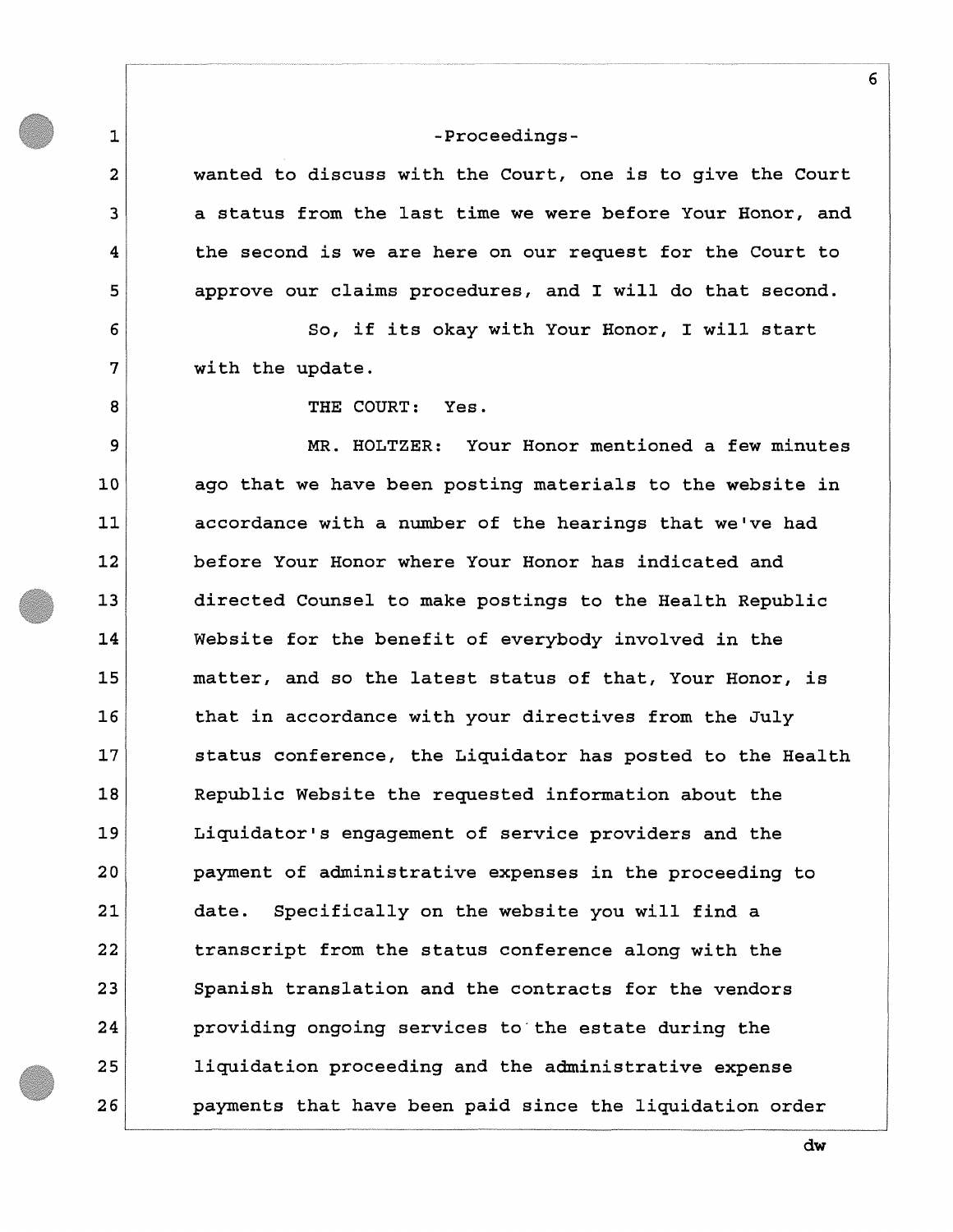**1** 

**15** 

**16** 

**17** 

**26** 

**2 3 4 5 6 7 8 9 10 11 12 13 14 was entered on May 11, 2016. The Liquidator intends to update the information on a monthly basis, typically around the 15th of each calendar month, and so we are current now and will continue to update, Your Honor, but that is the status and we think we have now complied with, to date, the directives of the Court. THE COURT: All right. The contracts have been uploaded. Right? MR. HOLTZER: Yes. THE COURT: And the payments have been uploaded. Right? MR. HOLTZER: Yes.** 

**THE COURT: Excellent. And those are the things that I was primarily concerned with with respect to the I'm just going to say liquidation team.** 

**MR. HOLTZER: Yes.** 

**18 19 20 21 22 23 24 25 THE COURT: And as I mentioned earlier the Court's ability to go back and go through that in detail remains and will be done after the Court has addressed the claims issues which, as I said, I take as primary. MR. HOLTZER: Yes. Thank you, Your Honor. THE COURT: Go ahead. MR. HOLTZER: We can move to the second item, Your Honor.** 

**We are before the Court today on the Liquidator's**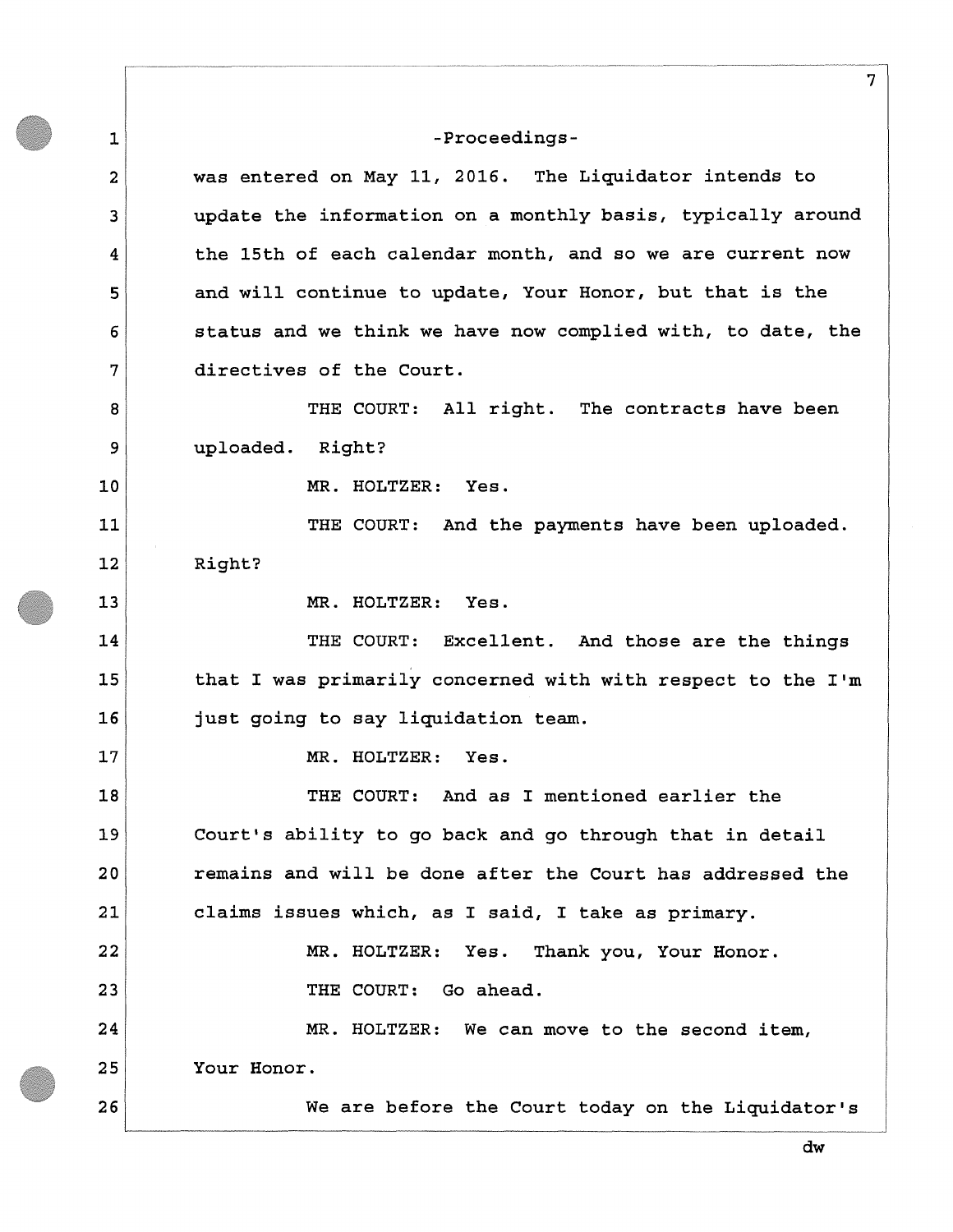**1** 

**2** 

**3** 

**4** 

**5** 

**6** 

**7** 

**8** 

**9** 

**10** 

**11** 

**12** 

**13** 

**14** 

**15** 

**16** 

**17** 

**18** 

**19** 

**20** 

**21** 

**22** 

**23** 

**24** 

**25** 

**26** 

**motion to approve procedures for the allowance and disallowance of policy claims in the proceeding. I will start at the outset by saying, Your Honor, there was one written objection filed, and that objection has been resolved.** 

**THE COURT: Who is it from?** 

**MR. HOLTZER: From Northwell.** 

**THE COURT: I want to know what it was and how it was resolved.** 

**MR. BUTLER: The objection was that we were not clear that the procedures set forth covered both in-network providers and out-of-network providers and we wanted to make sure that the process was going to give an equal opportunity for out-of-network providers from our service and health public members to file their claims and be informed of the status of their claims to EOBs so that if there is a dispute they will have to be entitled to participate in the claim dispute process.** 

**THE COURT: How is it resolved?** 

**MR. BUTLER: By defining a claimant as well as either an in-network or out-of-network provider.** 

**THE COURT: So, are you now satisfied that that question and that issue has been addressed?** 

**MR. BUTLER: I am.** 

**THE COURT: And that the ability to cover that is** 

**8**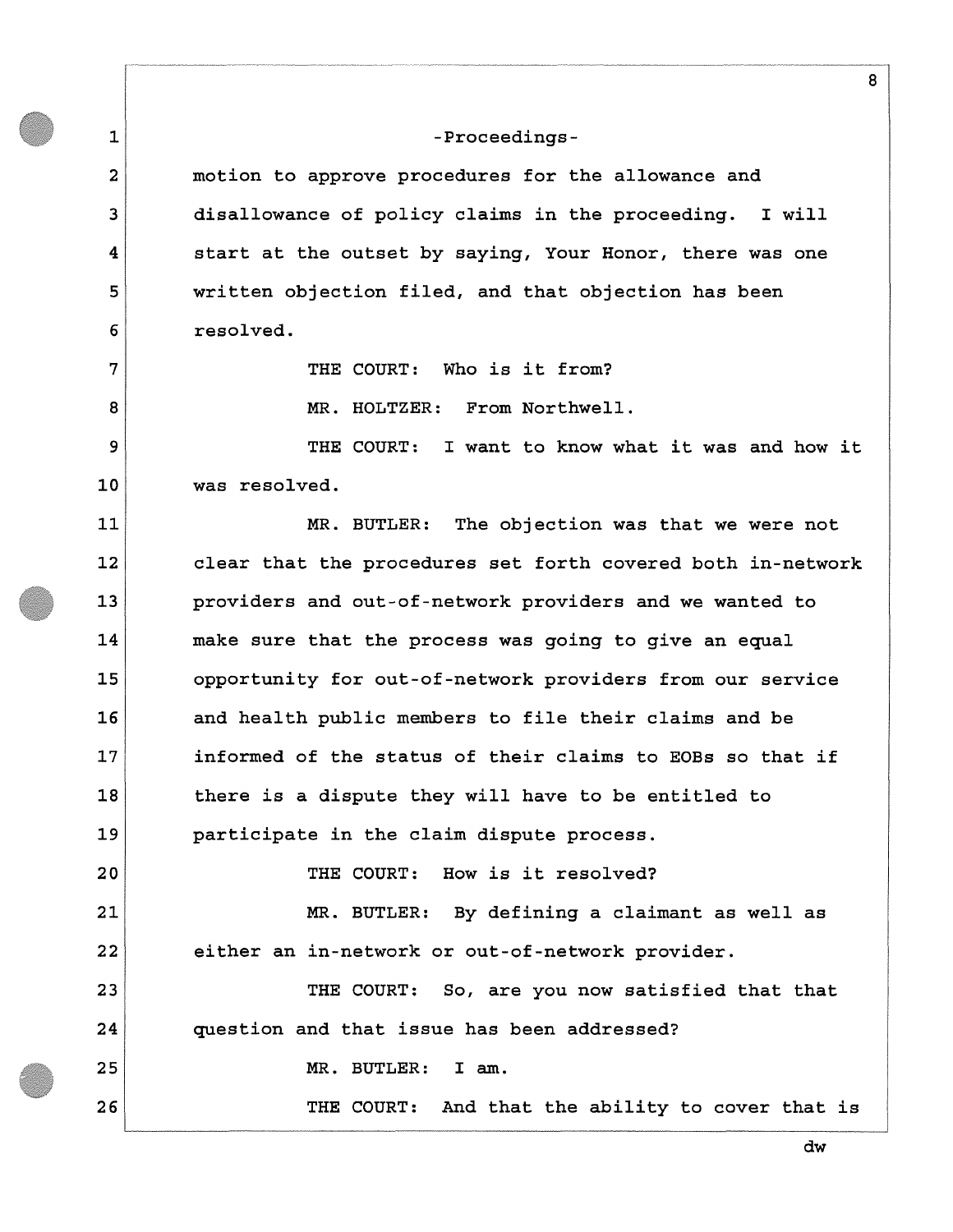**1 2 3 4 5 6 7 8 9 10 11 12 13 14 15 16 17 18 19 20 21 22 23 24 25 26 9 -Proceedingssufficiently going to be a part of the process to your satisfaction? MR. BUTLER: It is. THE COURT: Excellent. And that was the only objection? MR. HOLTZER: Yes, Your Honor. MR. BUTLER: There was one other, but we are reserving it. There was another objection. The objection we had is that we want to make sure at the time that the funds are dispersed that - THE COURT: Funds are dispersed to? MR. BUTLER: We want to be dispersed to the providers provided the services and we understand that talking with Counsel the issue of who the payments are going to be made and the manner has not yet been addressed and that so we will address that issue at the appropriate time. THE COURT: Let me be clear, the second issue which you are holding which you are reserving is that the payments be made or should be made to the providers? MR. BUTLER: Correct. THE COURT: And that has not yet been mapped out? MR. HOLTZER: Correct, Your Honor. THE COURT: And, but, you are satisfied it will be mapped out and the question I have is when?**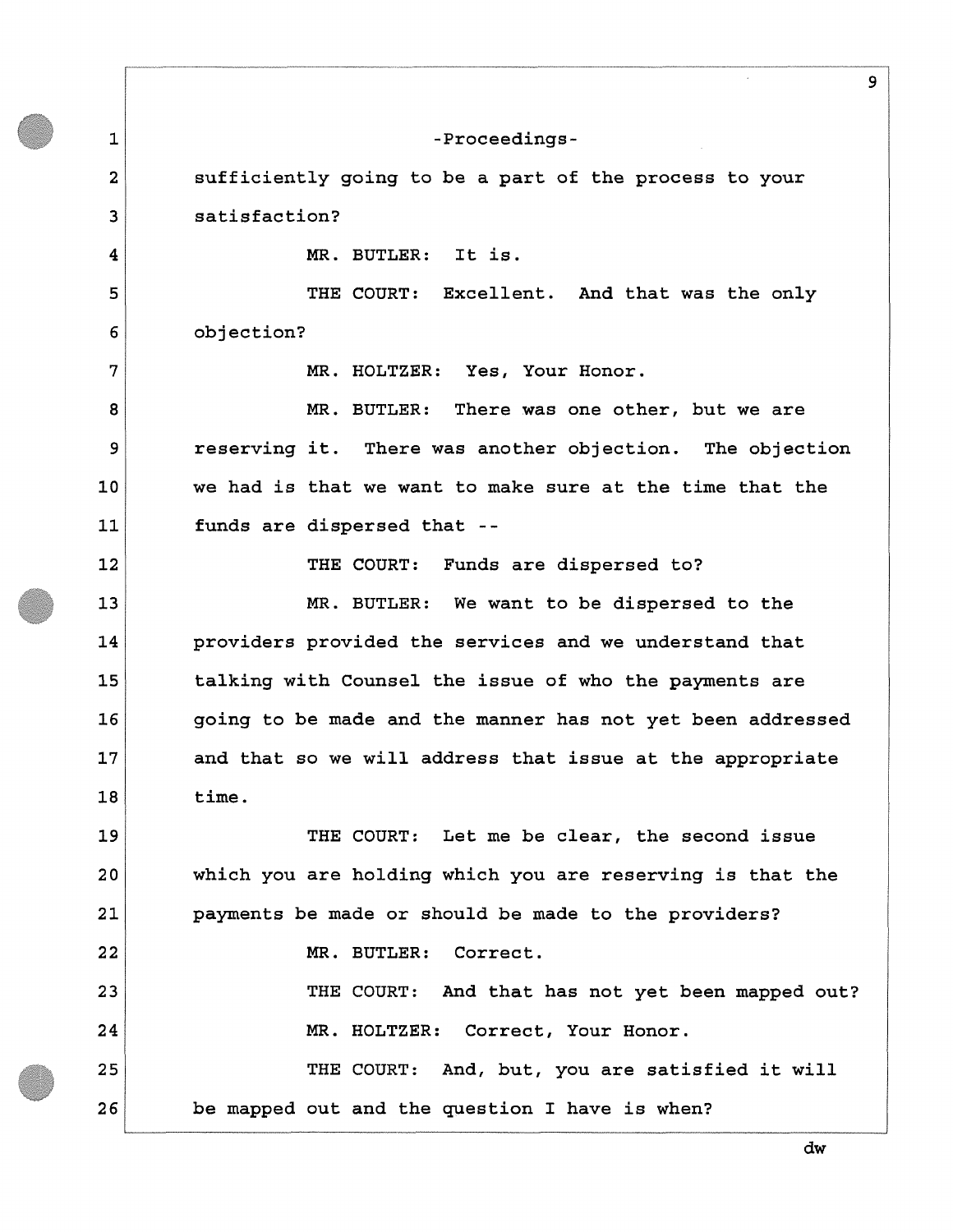**1** 

**2** 

**3** 

**4** 

**5** 

**6** 

**7** 

**8** 

**9** 

**10** 

**11** 

**12** 

**13** 

**14** 

**15** 

**16** 

**17** 

**18** 

**19** 

**20** 

**21** 

**22** 

**23** 

**24** 

**25** 

**26** 

**MR. HOLTZER: So, Your Honor, just two things. First, the form of resolution of the first part of the objection takes place in the current order before Your Honor which we have a black-line of because to address Counsel's first objection we accepted Counsel's language that he just described into the formal order and we can show Your Honor a black-line. That's the actual technical way his objection was resolved on the substance of it by adding language that he proposed.** 

**THE COURT: Excellent.** 

**MR. HOLTZER: With respect to the second part, the way the claims process works today is that a procedure will be put in place by Your Honor and we made the changes that Your Honor guided us to when we previewed this before the Court at the last session. Right. That process calls for a process where the claims come in, right, and the amount of the claim is resolved amongst Health Republic and the claimant.** 

**The second part of the process which is what Counsel is referring to has to do with when the estate has available proceeds to distribute to claimants whose claims are allowed which claimant will actually receive the distribution. Counsel has commented that at that point in time he believes that, at least in certain circumstances, a provider ought to receive the distribution as opposed to a** 

**10**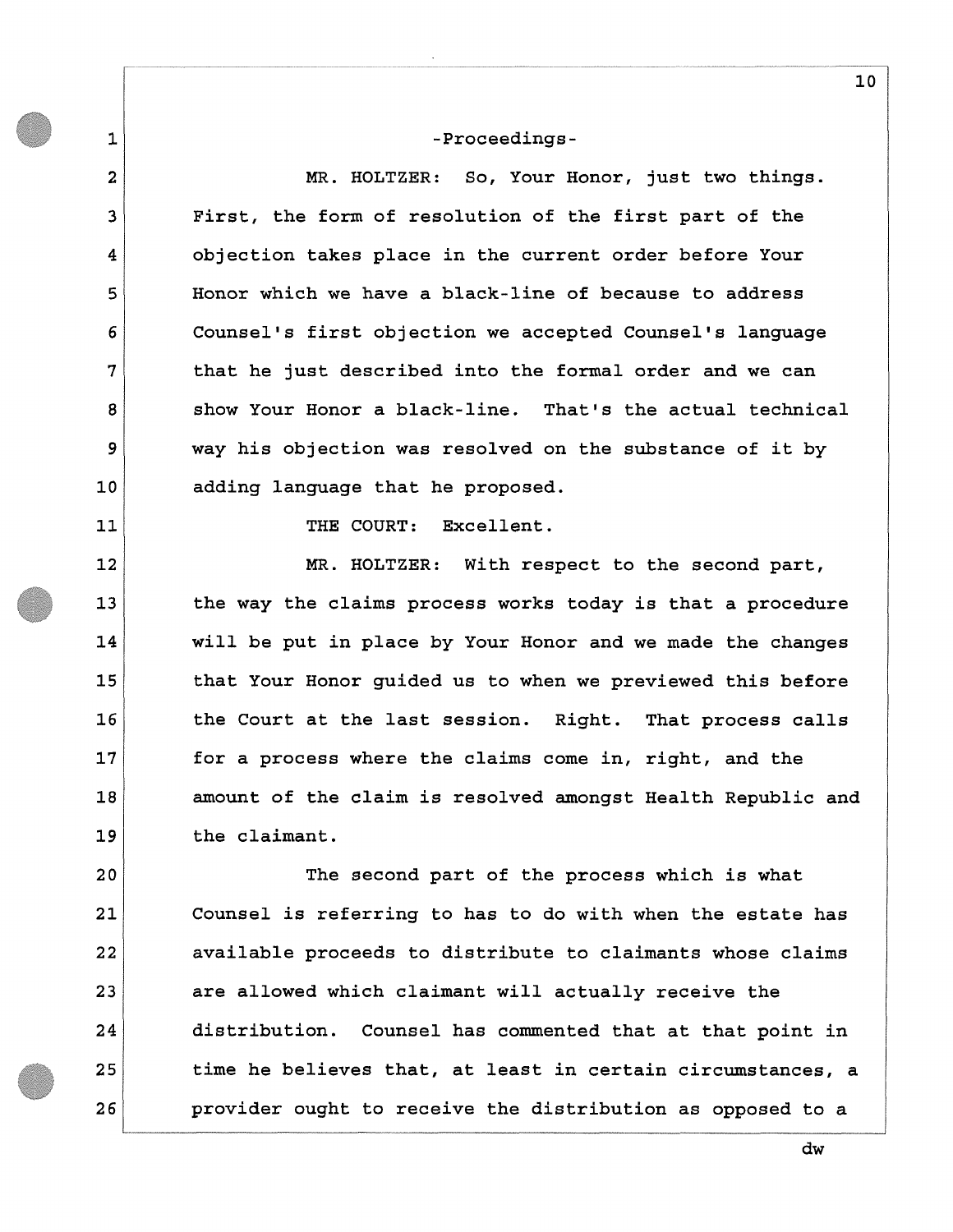**member.** 

**1** 

**2** 

**3** 

**4** 

**5** 

**6** 

**7** 

**8** 

**9** 

**10** 

**11** 

**12** 

**13** 

**14** 

**15** 

**16** 

**17** 

**18** 

**19** 

**20** 

**21** 

**22** 

**23** 

**24** 

**25** 

**26** 

**-Proceedings-**

**THE COURT: And that has yet to be detailed. MR. HOLTZER: That has yet to be proposed.** 

**THE COURT: Which is very important and critical and needs to be very specific posted, comments before its decided on.** 

**MR. HOLTZER: Correct, Your Honor, and the way -**

**THE COURT: Again posted in both English and Spanish.** 

**MR. HOLTZER: Yes. And the way that we would typically do it is we will bring on a motion in front of Your Honor for an approval of a plan, right, that would distribute the proceeds that the estate has ultimately and in that plan it will define who receives the payments on account of proceeds of Health Republic's estate and at that point all Counselor is saying he will have an opportunity to be before Your Honor, he will get a chance to look at the plan and if it doesn't define it the way he intends it to then we will have that discussion.** 

**THE COURT: This is my concern, I would rather not at the time that the plan is circulated and then commented on and determined, but that the plan be circulated before its presented to the Court so feedback can be obtained from anyone with an interest before the Court sees it. Do you follow what I'm saying?**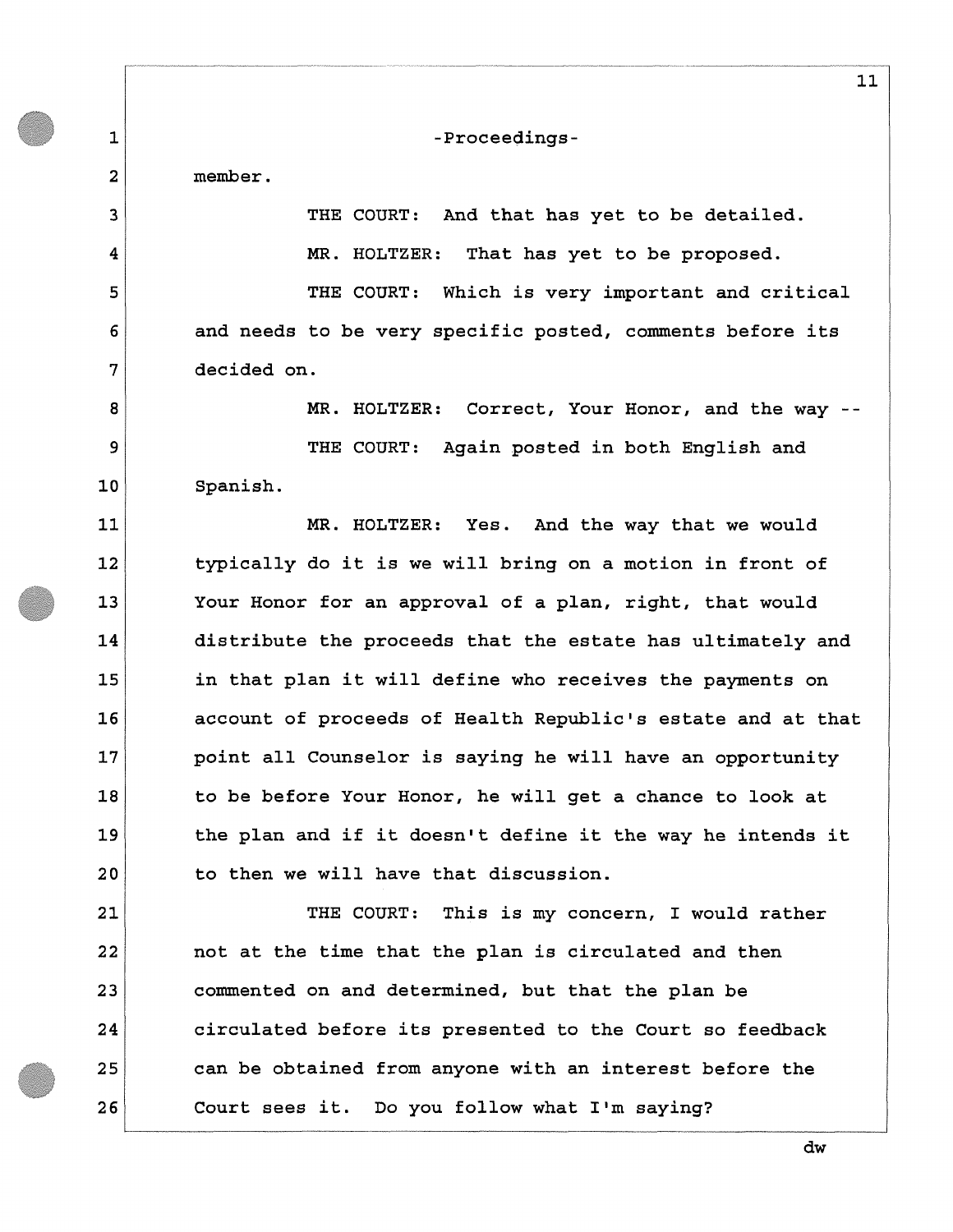**1** 

**2** 

### **-Proceedings-**

**MR. HOLTZER: Yes, Your Honor.** 

**3 4 5 6 7 8 9 10 11 12 13 14 15 16 17 18 19 20 21 22 23 24 25 26 THE COURT: I don't want it to be that -- and I call you all the liquidators, the liquidators create the plan and the procedure and then submit it to the Court and then comment comes in and then the Court reviews and responds. My -- what I'm directing instead is that the proposal be posted and have a comment period and then you take -- and then you address the comments with respect to what you accept, reject and then you come in and I will hear from those who have objections and comments before its even finalized. You see. MR. HOLTZER: Yes. We will do it that way. THE COURT: I prefer it that way. MR. HOLTZER: Perfect. Easy to do. THE COURT: But the other -- that's about how payments will be made. MR. HOLTZER: Correct, Your Honor. THE COURT: An aside, when claims come in can a claim have both a claimant who is not a provider and a provider? In other words, can a claimant be a member even though the provider is claiming amount due? MR. BUTLER: Yes. MS. HOEHNE: We think that would be -- could be a circumstance, although I think in most instances money will either be owed to the member because they paid the provider**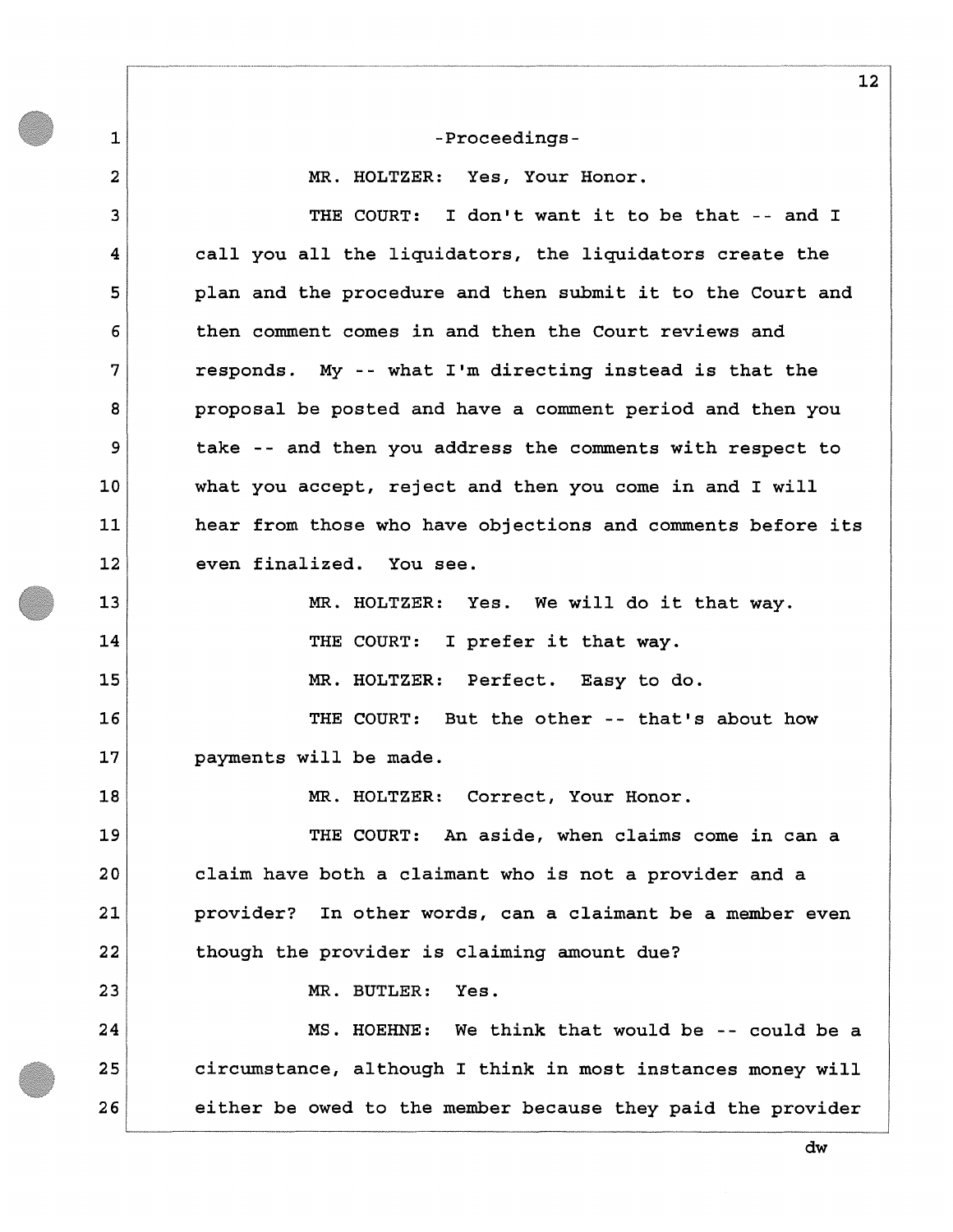**1 2 3 4 5 6 7 8 9 10 11 12 13 14 15 16 17 18 19 20 21 22 23 24 25 -Proceedingsout-of-pocket and are seeking reimbursement or the payment will be owed to the provider that gave the services. THE COURT: This is my question, how are you mapping the category of people who fall into claimant and provider seeking the same res, same money? In other words, how are you determining claims where there's a member and a provider seeking the same money? MR. HOLTZER: So, Your Honor - THE COURT: You see what I'm saying? MR. HOLTZER: Yes. THE COURT: Sounds like a tech thing to me. MR. HOLTZER: Let me try. It gets to the claims process and the way the claims process works is the first step is outlined is that Health Public and its advisers will conduct an audit of the claims. That's to ensure that no duplicate claims are paid and no claims that are improper because they don't fall within the insurance coverage or other applicable guidelines that Health Republic had prior to this proceeding. That would include whether or not a provider and a member are competing for a dual payment and the actual governing documents will guide that, and in the claims process that will be sorted out before we get to payment process. THE COURT: What I would like you to maintain, I** 

**would like you to create its own grid of those claims. We** 

**26** 

**dw**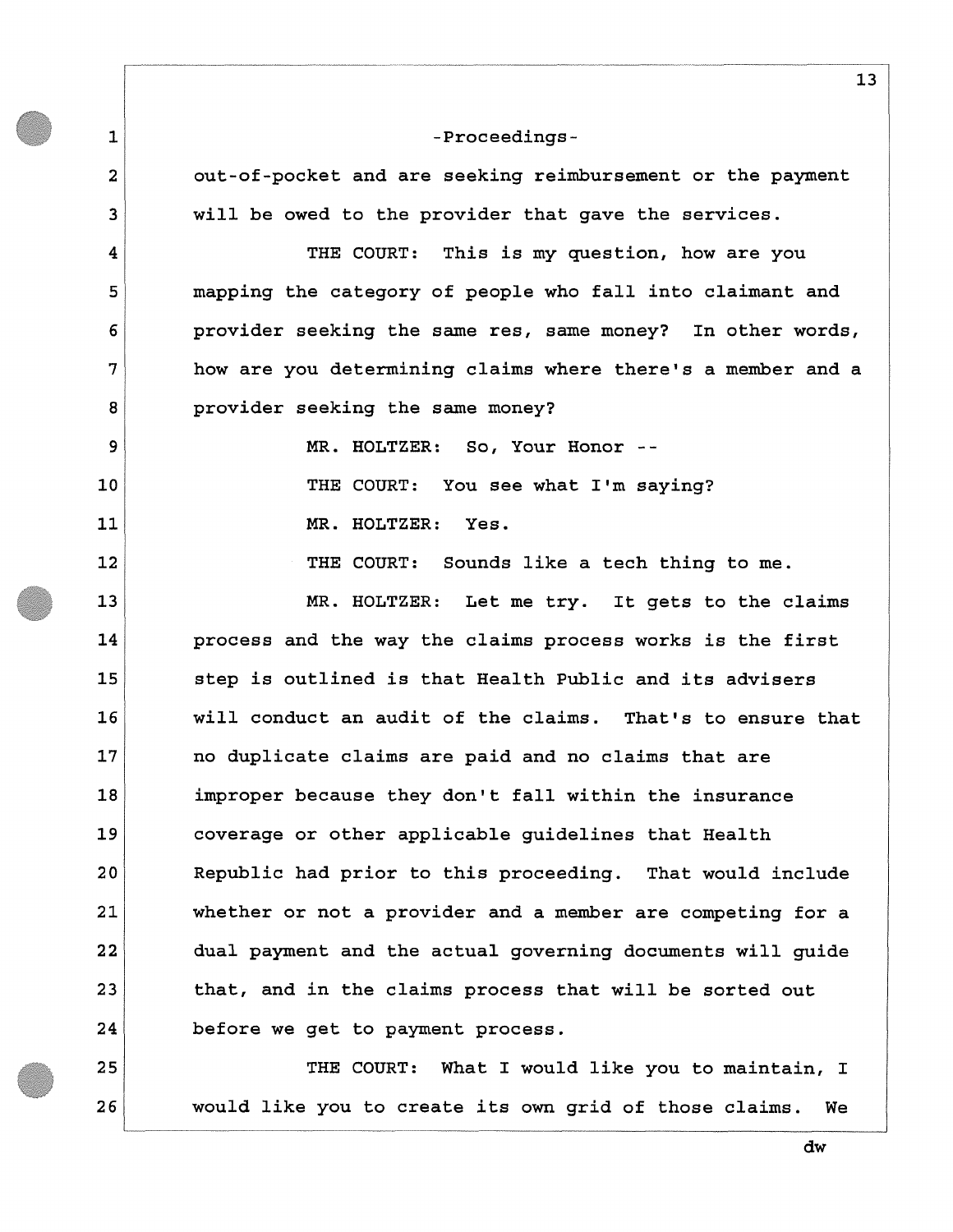**set out a process about resolution.** 

**1** 

**2** 

**3** 

**4** 

**5** 

**6** 

**7** 

**8** 

**9** 

**10** 

**11** 

**12** 

**13** 

**14** 

**15** 

**16** 

**17** 

**18** 

**19** 

**MR. HOLTZER: Yes.** 

**THE COURT: That's been set up, but I would like a chart, a grid, that shows that its an independent, you know, drop box or you know what I mean. Its a chart, oldfashioned chart where all of those things that fall into that category can be looked at so that when, even if there's a resolution, if there's still a dispute because it eventually could come to the Court, remember, that that's a separate pullout that can be looked at and evaluated.** 

**MR. HOLTZER: Sure, Your Honor.** 

**THE COURT: So, I want you to make a separate grid for those -- that category of claims. It may be a small thing, but it needs to have its own subcategory so we can see it on its own.** 

**MR. HOLTZER: Yes, Your Honor.** 

**THE COURT: Okay.** 

**MR. HOLTZER: Yes.** 

**20 21 22 23 24 25 26 MR. BUTLER: Your Honor, in that vane it would be helpful because the normal process is that if a member gets a claim and provider gets a claim often both will send a claim to insurance company to make sure it gets paid, so there may be duplicate claims. The hospital system normally if they have been paid by the member directly don't submit a claim because they have already been paid,** 

**dw**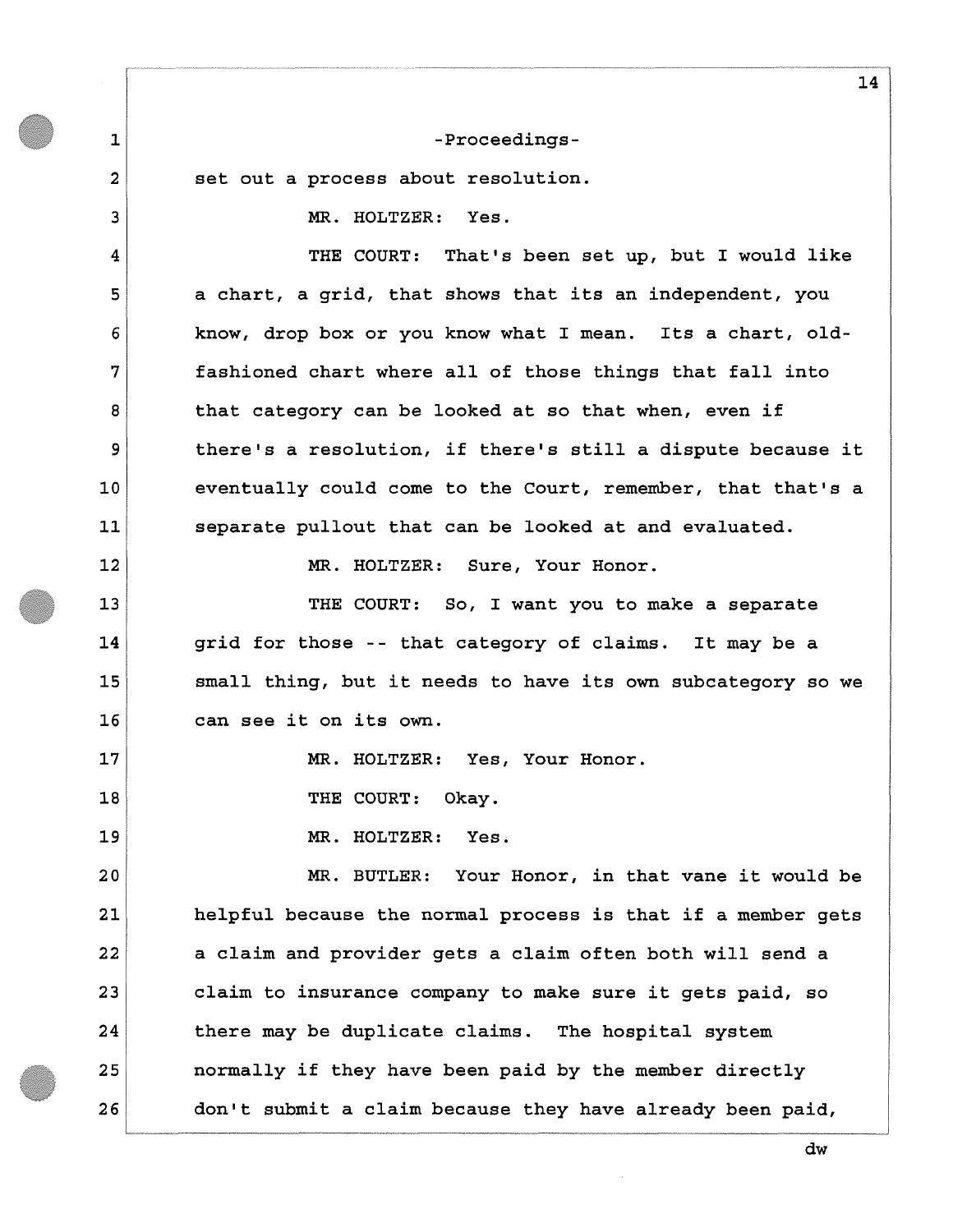**but I'm sure that there will be a subset.** 

**1** 

**2** 

**3** 

**4** 

**5** 

**6** 

**7** 

**8** 

**9** 

**10** 

**11** 

**12** 

**13** 

**14** 

**15** 

**16** 

**17** 

**18** 

**19** 

**20** 

**21** 

**22** 

**23** 

**24** 

**25** 

**26** 

**If the providers in question can be provided with that information, then we will have an opportunity to check and double check whether or not we actually received the money.** 

**THE COURT: Well, the idea is that if there is a competing claim for a specific amount that then should trigger another process of review, in that review other than the liquidators whose looking at it.** 

**MR. HOLTZER: It will be -- in the audit process and in the sendoff the EOBs out follow the audit process which is what defines for the member or the provider whether Health Republic believes they have a valid claim will be allowed the EOB will say what we are say. We will also add to our website system a chart as Your Honor described. You will recall that you directed that we add charts on the website that showed the flow of the claims process so you could see it pictorially. We have done that already. That's an exhibit to the pleading we filed with Your Honor, but that is on the website.** 

**By the way, the website has had thousands of hits already so -**

**THE COURT: In both the English and Spanish? You don't determine -- I know I required a lot of things to be made because you have a lot of non-English speaking** 

**15**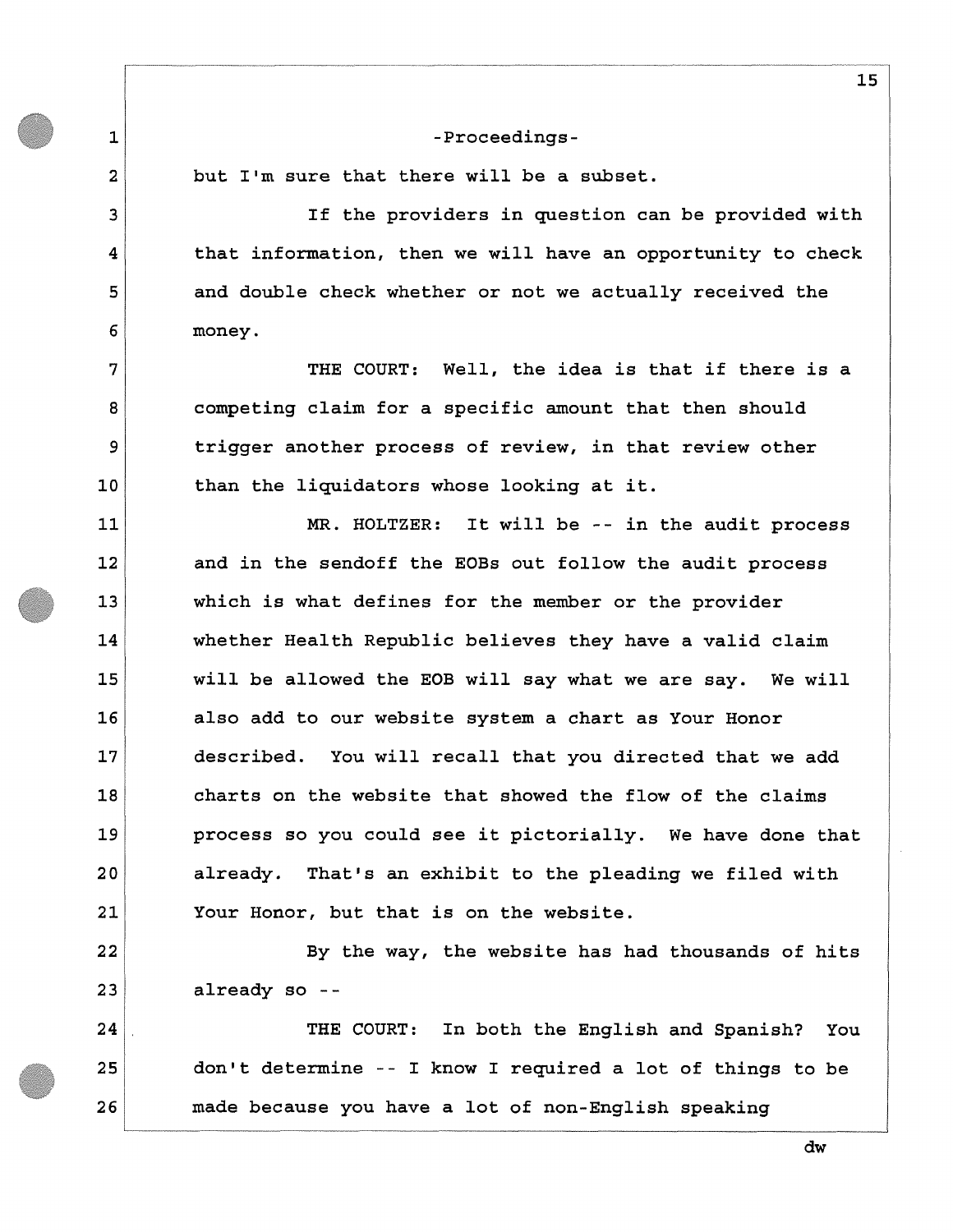**members.** 

**1** 

**2** 

**3 4 5 6 7 8 9 10 11 12 13 14 15 16 17 18 19 20 21 22 23 24 25 26 MR. HOLTZER: Exactly. Thousands of hits. The translators are being used. So the website is functioning and testimony to that is we had only one objection to a widely noticed request on the claims process. So we will add another flow chart to describe, yes, putting response to Counsel's question the EOB that goes out will say what Health Republic's position is with respect to a claim such as you are talking about. MR. BUTLER: If I inquire, will it indicate that there's a duplicate claim by the member and by the provider on the EOB? MR. HOLTZER: We can do that if its helpful. THE COURT: First I want the sub-chart to show that and where that exists I want it posted. I want that chart posted. MR. HOLTZER: We can do that. THE COURT: You see, so that regardless when they get in a letter or correspondence one should be able to go to a full chart and see something that's identified this as duplicate claims, very clear, very simple, duplicate claims so that anyone can look at it. MS. HOEHNE: I think we have to be careful with personal - THE COURT: The thing is you have to figure out** 

**16**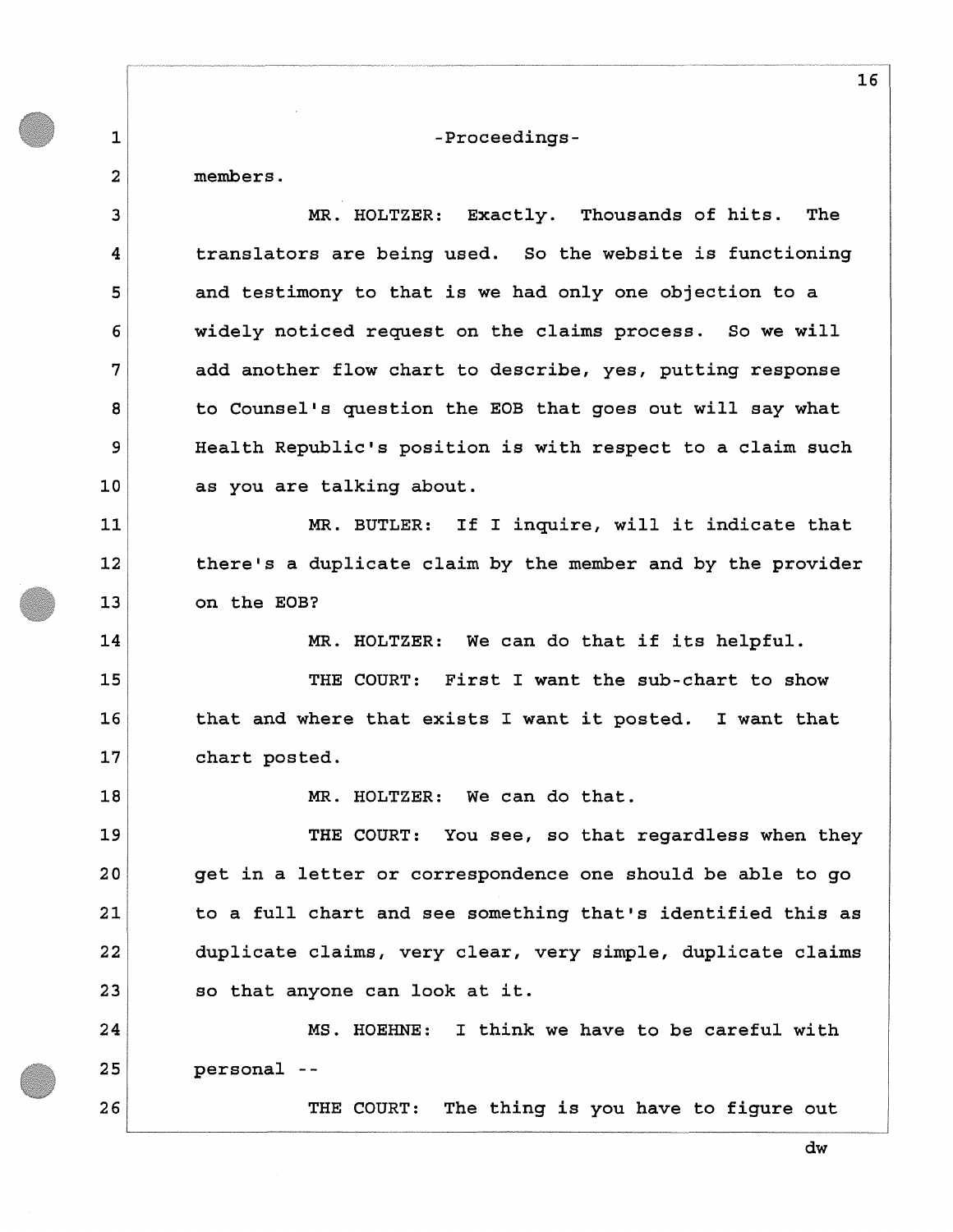**how you can identify. We have to figure that out.** 

**1** 

**2** 

**3** 

**4** 

**5** 

**6** 

**7** 

**8** 

**9** 

**10** 

**11** 

**12** 

**13** 

**14** 

**15** 

**16** 

**17** 

**18** 

**19** 

**20** 

**21** 

**22** 

**23** 

**24** 

**25** 

**26** 

**MS. HOEHNE: I think the short answer is the way it worked before is the way the Liquidators intending to keep it so I think in those instances the member received an informational EOB even if the claim was really the provider receiving the EOB. The Liquidator's not intending to change the way the process works.** 

**THE COURT: My only concern is about the chart with respect to how we can identify -- put the chart up that doesn't violate HIPAA.** 

**MR. HOLTZER: Are you asking, Your Honor, for the chart to reflect individual claim names or just the process?** 

**THE COURT: No, beyond the process. I have something different I'm suggesting. I'm suggesting that subset chart which shows duplicate claims be able to be uploaded, but how do we do that with respect to identifying the duplicate claims so that the two claimants are able to identify themselves?** 

**MS. HOEHNE: Alternatively we do have a claim lookup on the website if somebody wanted to see what the status of their claim is -**

**THE COURT: Why are you not hearing me. I think I'm pretty clear. What I say is -- what I'm saying is I want a chart that is just identified as duplicate claims,** 

**17**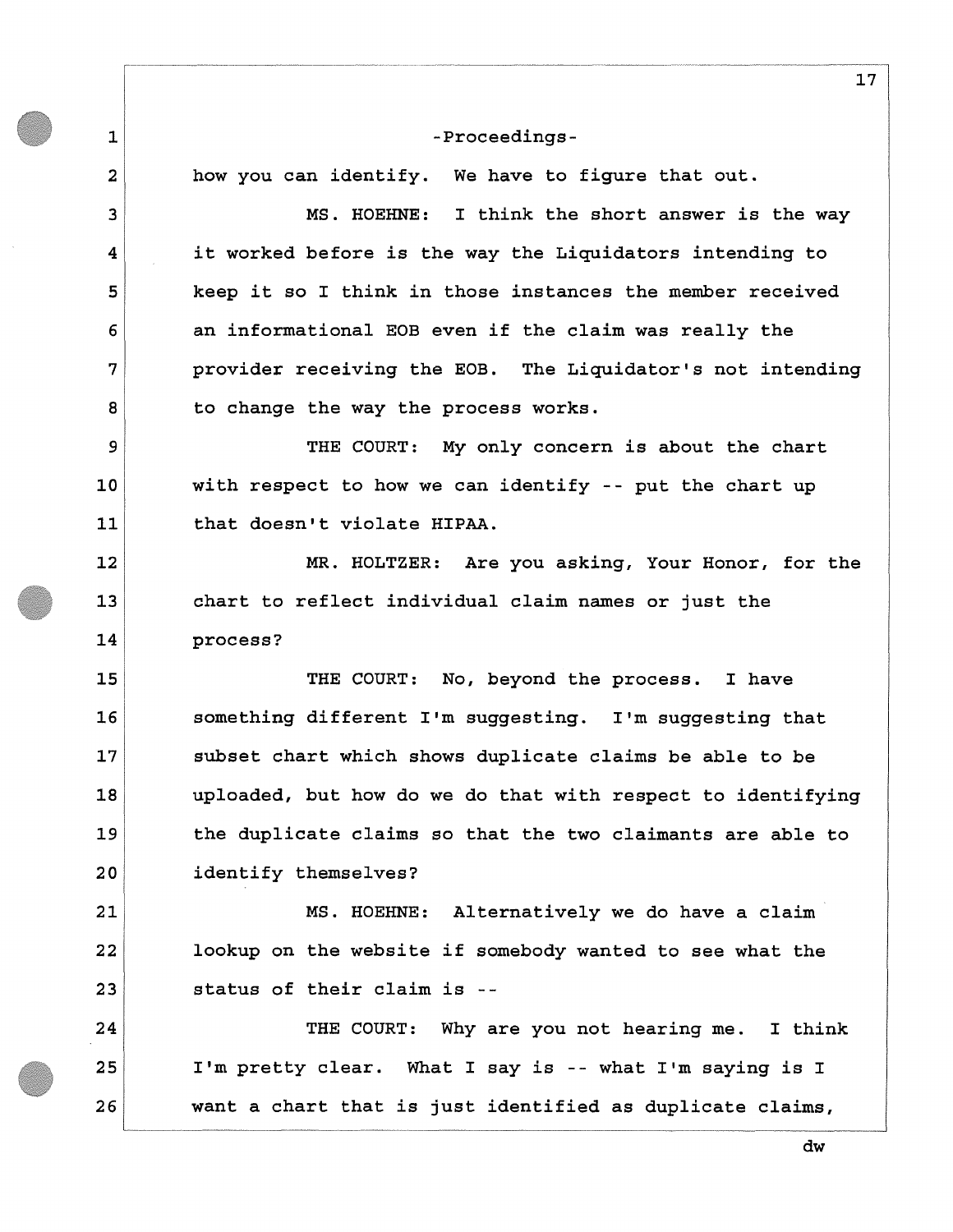**1** 

**2** 

**3** 

**4** 

**5** 

**6** 

**7** 

**8** 

**9** 

**10** 

**11** 

**12** 

**13** 

**14** 

**15** 

**16** 

**17** 

**18** 

**19** 

**20** 

**21** 

**22** 

**23** 

**24** 

**25** 

**26** 

# **-Proceedings-**

**so that if someone is concerned there's a way to see that there are duplicate -- maybe claim numbers. If the claim number -- well, the claim number will be one number attributed to someone whose a member who sends it in and another claim number is given if -- it's for that same service but it's from a provider so there are possibly two different claim numbers on the name res? I'm asking.** 

**MR. HOLTZER: I think, Your Honor, if you are asking whether or not John Smith sitting out there can go on the website and look and see whether the claim of John Smith also has a duplicate for the provider by name, right, its going to be -- absent being able to let them access on a private basis, which is what the claim lookup tool does, John Smith shouldn't be able to see that Joan Jones also has one. Does that make sense?** 

**THE COURT: Is it possible that the chart -- that where there are duplicate claims John Smith and a provider that John Smith and the provider get a flag, its flagged? They get an asterisk or flag that says so that they know that that flag is this claim is a duplicate claim and then they can go and look up and see what the problem is because its just that person looking up his own thing. So when you say you can then go back and search, does that then let you go and find out what the issue is with your claim? MR. HOLTZER: Right. The question, Your Honor,** 

**18**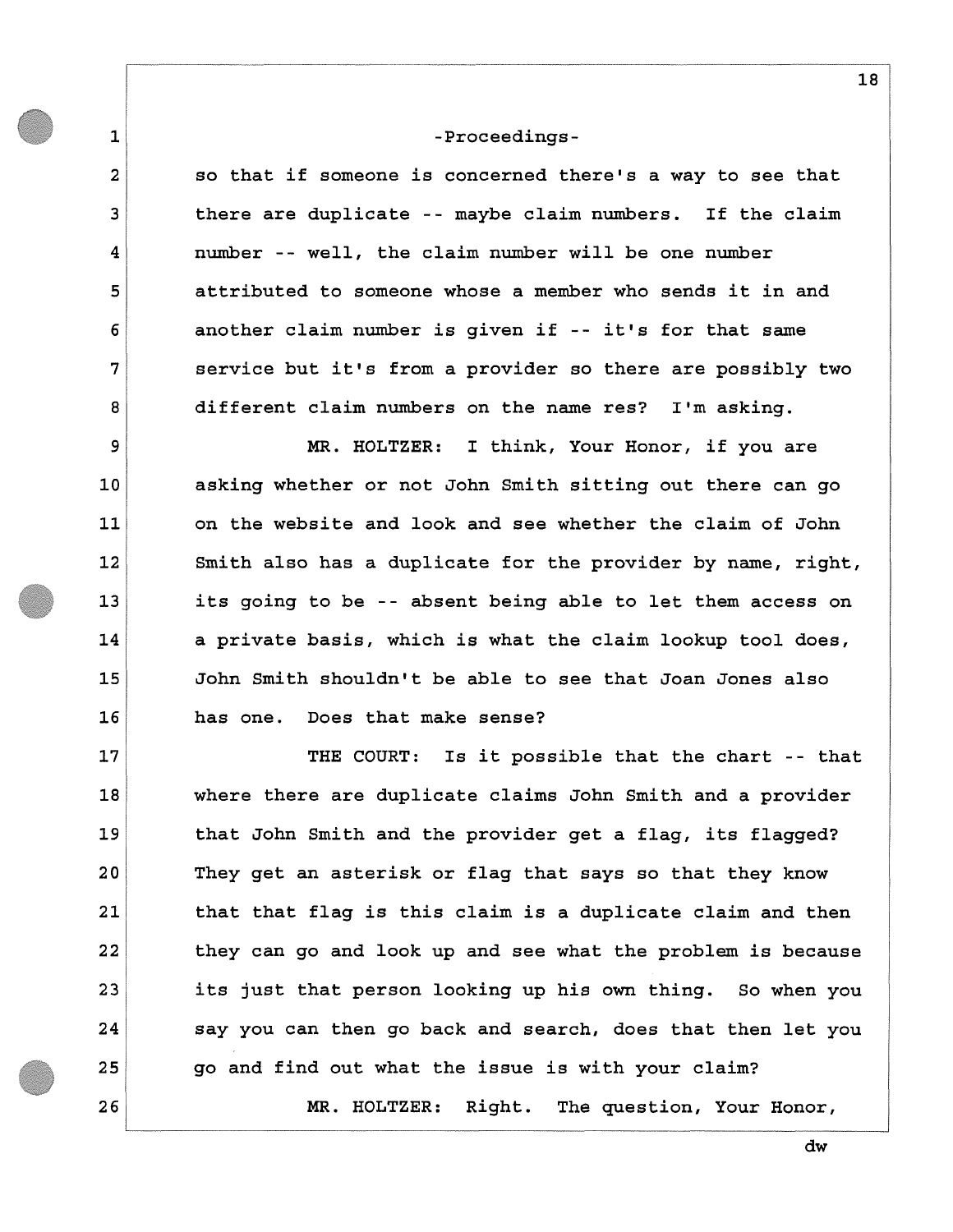**1** 

**2** 

**3** 

**4** 

**5** 

**6** 

**7** 

**8** 

**9** 

**10** 

**11** 

**12** 

**13** 

**14** 

**15** 

**16** 

**17** 

**18** 

**19** 

**20** 

**21** 

**22** 

**23** 

**is whether or not just putting John Smith's name with an asterisk on the website violates the privacy.** 

**THE COURT: No. No. I'm just saying if I am a person -- if this -- if I'm a claimant, a member, I'm a member and I'm a provider and your process has recognized that this member and this provider are looking at the same claim that the information that you send out to that member and that provider has a flag so that that member and that provider then knows go check, that that flag at the bottom the symbol will stand for duplicate claim. That person in its own claim can then go to your -- what are you calling it?** 

**MR. HOLTZER: Lookup.** 

**THE COURT: And see what the issue is with that claim?** 

**MR. HOLTZER: But where are you suggesting the flag will be, on the EOB or somewhere on the website.** 

**MS. HOEHNE: The EOB will say if its a duplicate claim.** 

> **MR. BUTLER: The EOB will say if there's a claim. THE COURT: That's fine.**

**MR. HOLTZER: It will be on the EOB.** 

**24 25 26 THE COURT: Thank you, but its going to be a flag. MR. HOLTZER: Yes.** 

**dw**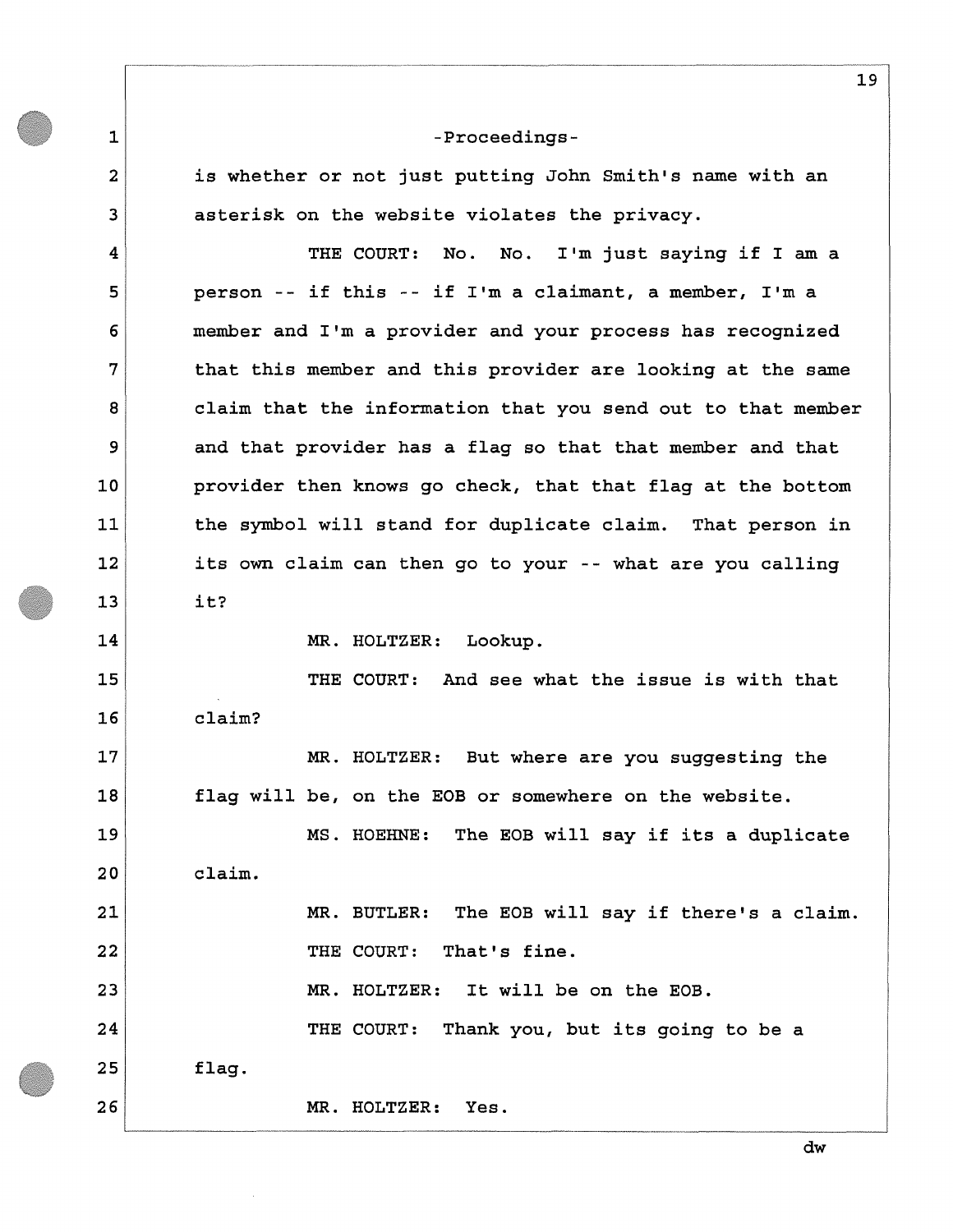**1 2 3 4 5 6 7 8 9 10 11 12 13 14 15 16 17 18 19 20 21 22 23 24 25 26 -Proceedings-THE COURT: So that the member and the provider or whoever seeking the same res will be able to know this symbol means duplicate and then go to the lookup. MR. HOLTZER: Exactly. Then they will get the details. THE COURT: But, for the Court, I'm going to get something that gives me a chart. MR. HOLTZER: We can give that to you assuming it doesn't violate - THE COURT: Its going to come in-camera because it has HIPAA information and it will come confidential for in-camera and be marked as such and not be uploaded anywhere. Okay. MR. HOLTZER: Yes. THE COURT: You had something else? MR. BUTLER: No. That was it. THE COURT: So back to -- I've gone off the reservation. So now back to the motion. MR. HOLTZER: Yes. We had submitted our request to the Court on September 15 and as I mentioned Notice of the Order to Show Cause and its return date was provided by mail using the approved form of notice to members and providers as well as posting it on the website. We have an affidavit of service with us in court if Your Honor needs that.** 

**dw**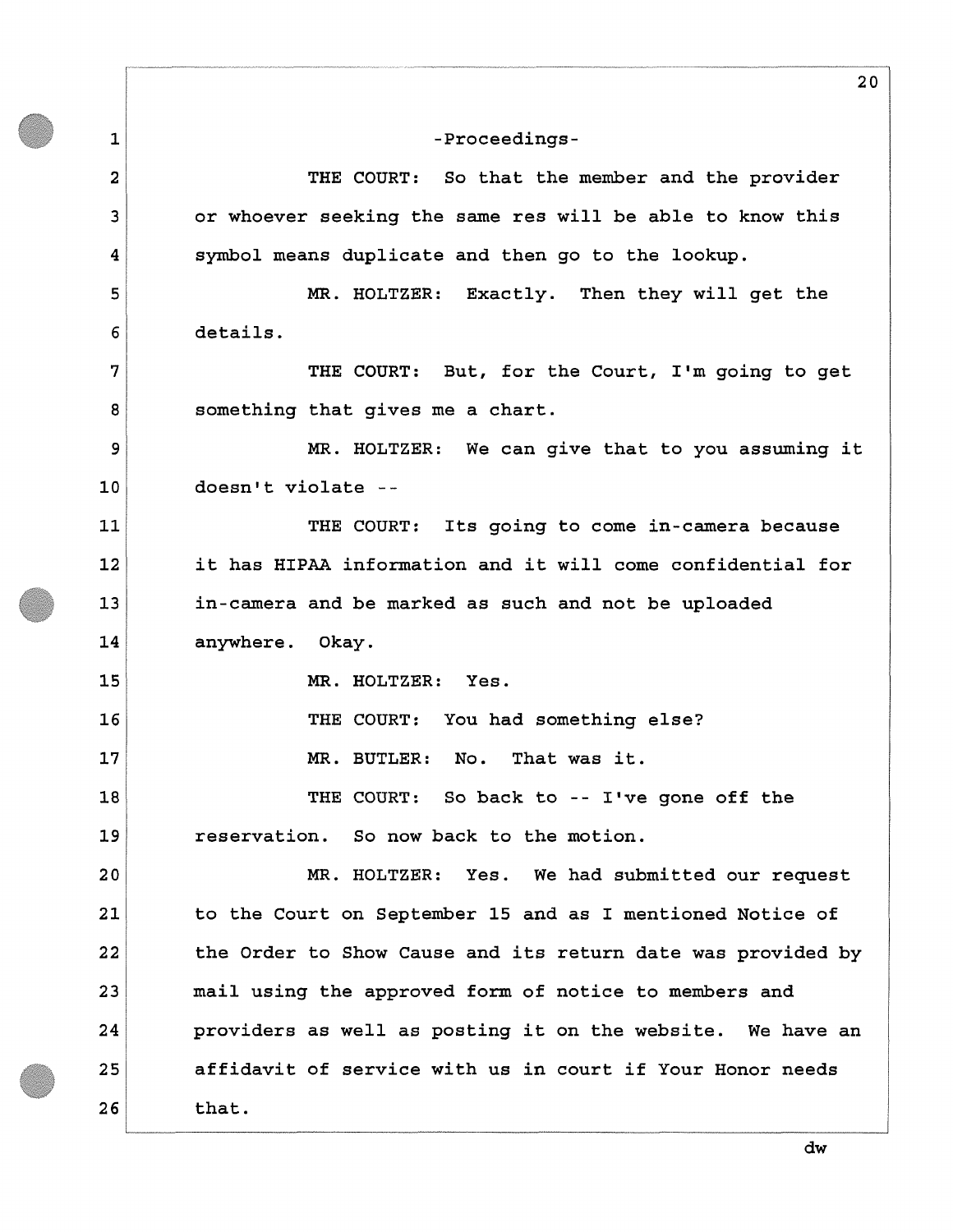**1 2 3 4 5 6 7 8 9 10 11 12 13 14 15 16 17 18 19 20 21 22 23 24 25 26 21 -Proceedings-THE COURT: Upload it please. MR. HOLTZER: Okay. We will, Your Honor, and as we mentioned only one objection was filed and we have a black-line of the order that reflects the language that we accepted from Counsel. We can hand that to Your Honor. THE COURT: Did Counsel -- did you give it to the one person who had an objection? MR. BUTLER: Yes, Your Honor. THE COURT: The black-line? MR. BUTLER: Yes, I received it. THE COURT: Okay. So now we have the modified proposed order. MR. HOLTZER: Yes, Your Honor. THE COURT: And? MR. HOLTZER: And we are ready to submit it, Your Honor. We can take Your Honor through the order and let Your Honor know where we have made changes that accord with the Court's guidance as to the last hearing where Your Honor made suggestions on our approach. THE COURT: I would like you to do that. Go off the record for a minute. (Whereupon, a discussion was held off the record.) THE COURT: Back on. Let's go. MR. HOLTZER: Okay, your Honor. Just to give**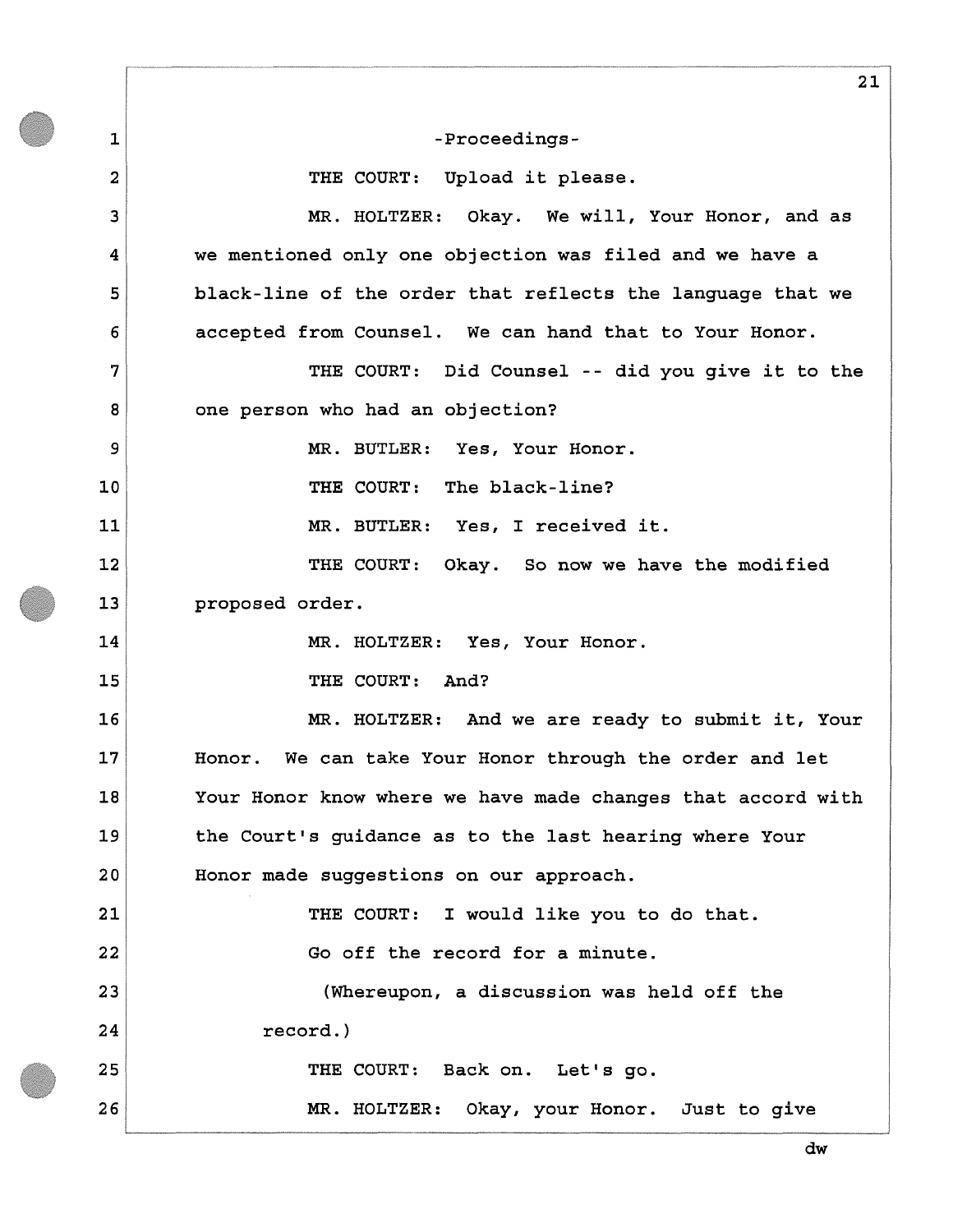**1** 

**2** 

**3** 

**4** 

**5** 

**6** 

**7** 

**8** 

**9** 

**10** 

**11** 

**12** 

**13** 

**14** 

**15** 

**16** 

**23** 

**24** 

**25** 

**26** 

**Your Honor a little bit of a refresher where the claims are, Health Republic is faced with roughly 650,000 outstanding policy claims. So in developing the claims adjudicated procedure, which is what's before Your Honor, the Liquidator wanted to balance a number of important factors that include fair and equitable treatment of the creditors, interest of due process and transparency which we know are important to Your Honor, the large number of claims involved and the need for efficiency in light of Health Republic's limited resources. The adjudication procedure is also designed to minimize the number of burden on the claimants by incorporating to the greatest extent possible Health Republic's existing processes for adjudicating policy claims already set forth in providers contracts and members insurance policies.** 

**17 18 19 20 21 22 So, the first step, as I mentioned a few minutes ago, is that the Liquidator intends to conduct an audit to insure that no payments are made on duplicative or otherwise invalid claims. We are finalizing an agreement with the third-party administrator to perform this audit, which is expected to take approximately four to five months. We will post. Your Honor, a copy of the agreement with the auditor on the website along with the other contracts for vendors that Your Honor had directed that we post.**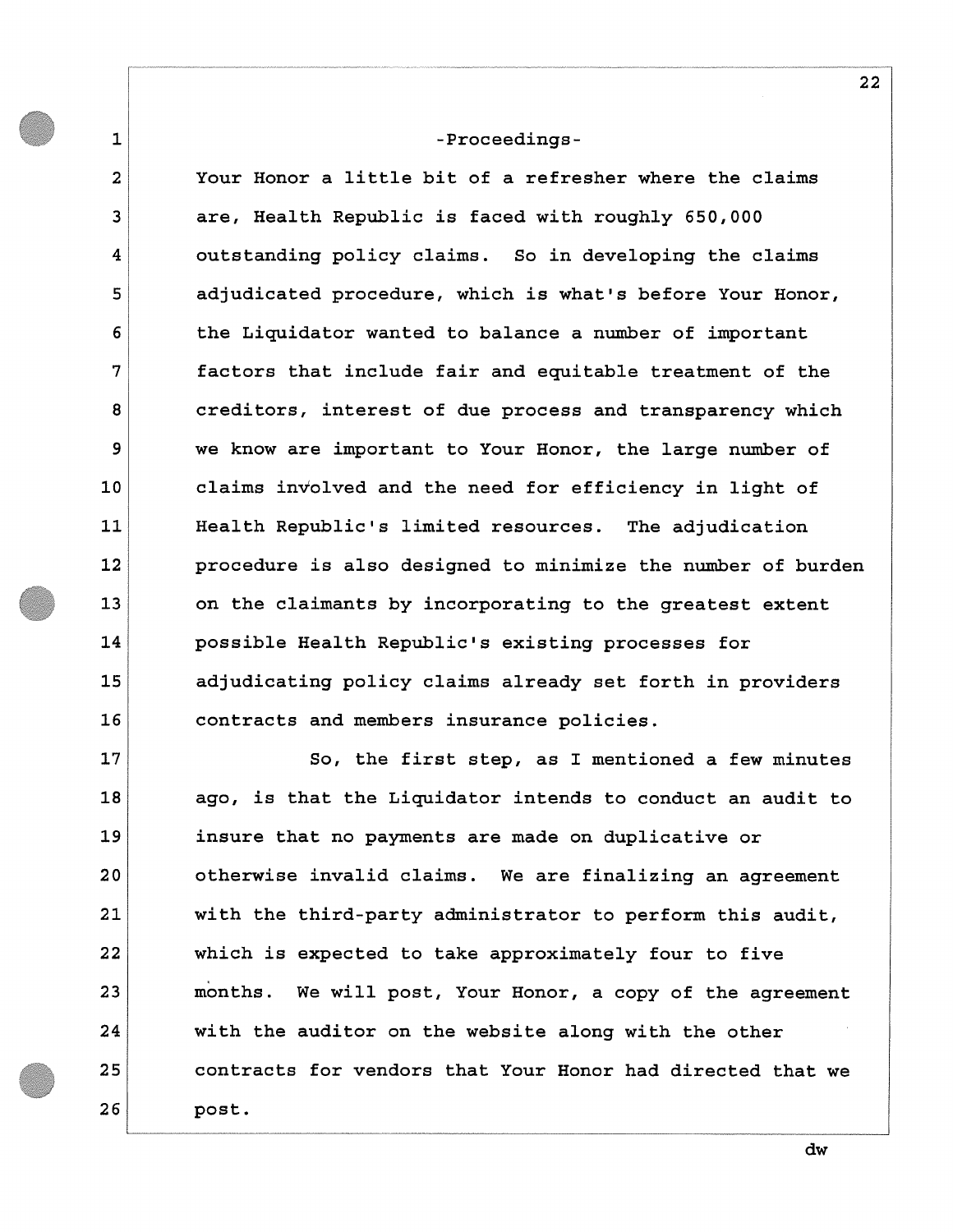**THE COURT: Okay. So, now you're going to hire a third-party administrator to conduct the audit. Right?** 

**MR. HOLTZER: Yes, Your Honor.** 

**1** 

**2** 

**3** 

**4** 

**5** 

**6** 

**7** 

**8** 

**9** 

**10** 

**11** 

**12** 

**13** 

**14** 

**15** 

**16** 

**17** 

**18** 

**19** 

**20** 

**21** 

**22** 

**THE COURT: And the agreement will be posted? MR. HOLTZER: Yes, Your Honor.** 

**THE COURT: But, my question before that is how or who -- has the audit the potential third-party audit administrator been identified?** 

**MR. HOLTZER: We are still finalizing an agreement, but we have identified one that we can't make public yet, but we are close to signing the agreement and once we do we will post it. It is somebody with experience in this particular -**

**THE COURT: Let me just ask and I know you can't at this point you don't want to say who it is, but was there a vetting process or is a search process for the third-party administrator?** 

**MR. HOLTZER: Yes, Your Honor.** 

**THE COURT: Can you give me an idea of that process.** 

**MR. HOLTZER: Sure.** 

**23 24 25 26 MS. HOEHNE: Requests for proposals were sent out to a number of different vendors within this area of expertise that the Liquidators received. I think the Liquidators received at least four different proposals.** 

**23**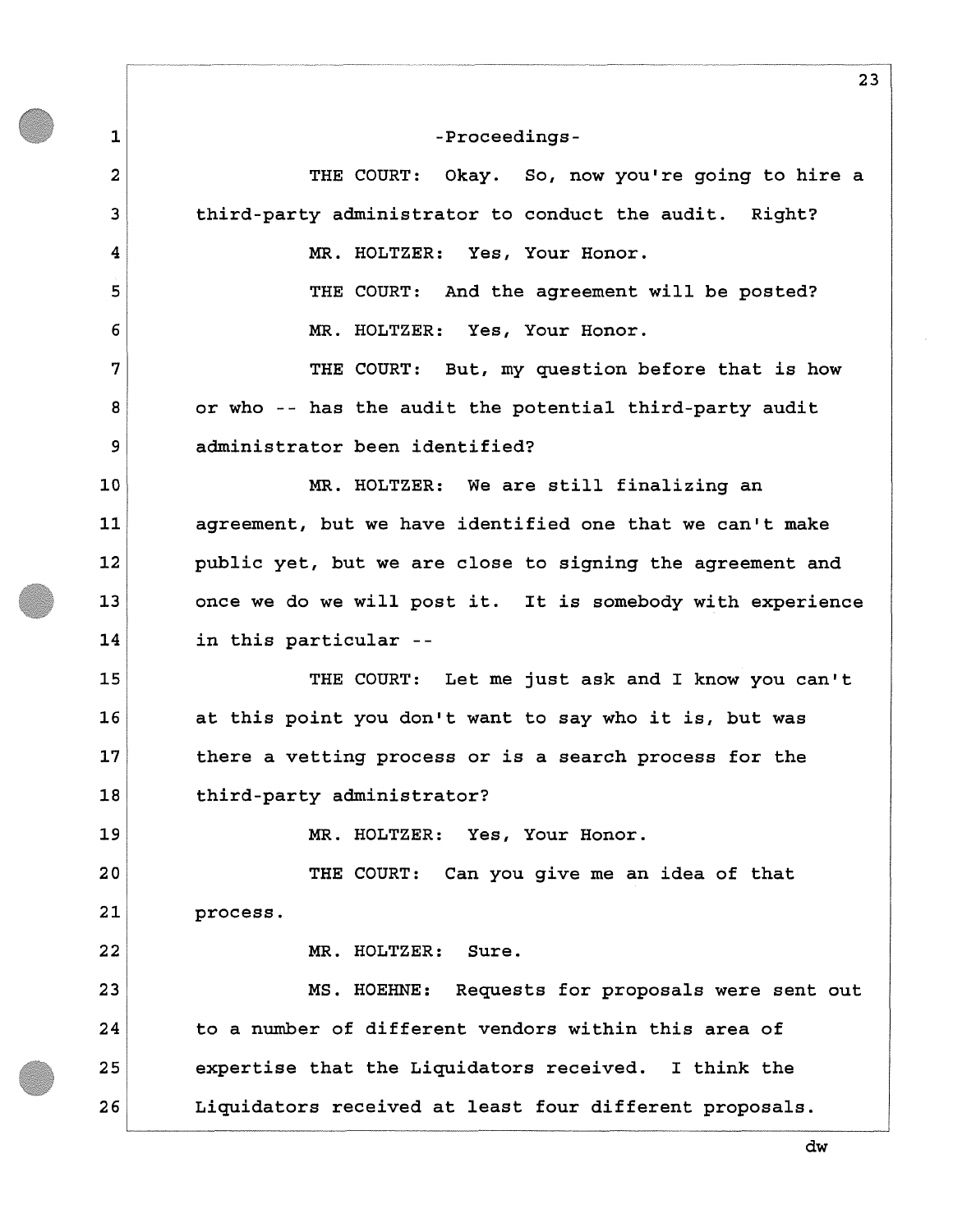**1 2 3 4 5 6 7 8 9 10 11 12 13 14 15 16 17 18 19 20 21 22 23 24 25 26 -Proceedings-THE COURT: Where did you post the request for proposals? MS. HOEHNE: That I will have to -- THE COURT: One second. Off the record. (Whereupon, a discussion was held off the record.) THE COURT: Yes? MR. HOLTZER: Your Honor, we are informed that the request for proposals were sent to parties that the New York Liquidation Bureau and the Liquidator are familiar with in terms of doing these sort of projects given their experience in insurance company liquidations and that's how they sent their RFP out. I don't believe it was posted to website or anywhere else. They went to a group of folks that regularly do this sort of work for and DFF and they got some proposals and they were negotiating with one in order to get that one finalized. THE COURT: My only concern is the limited - MR. HOLTZER: Resources? THE COURT: -- openness of the process of selection, that's all. MR. HOLTZER: Yes, I understand. THE COURT: In other words, if you say we went to the regular cast of characters is a little problematic. I don't know who was excluded based on how you chose to send** 

**24**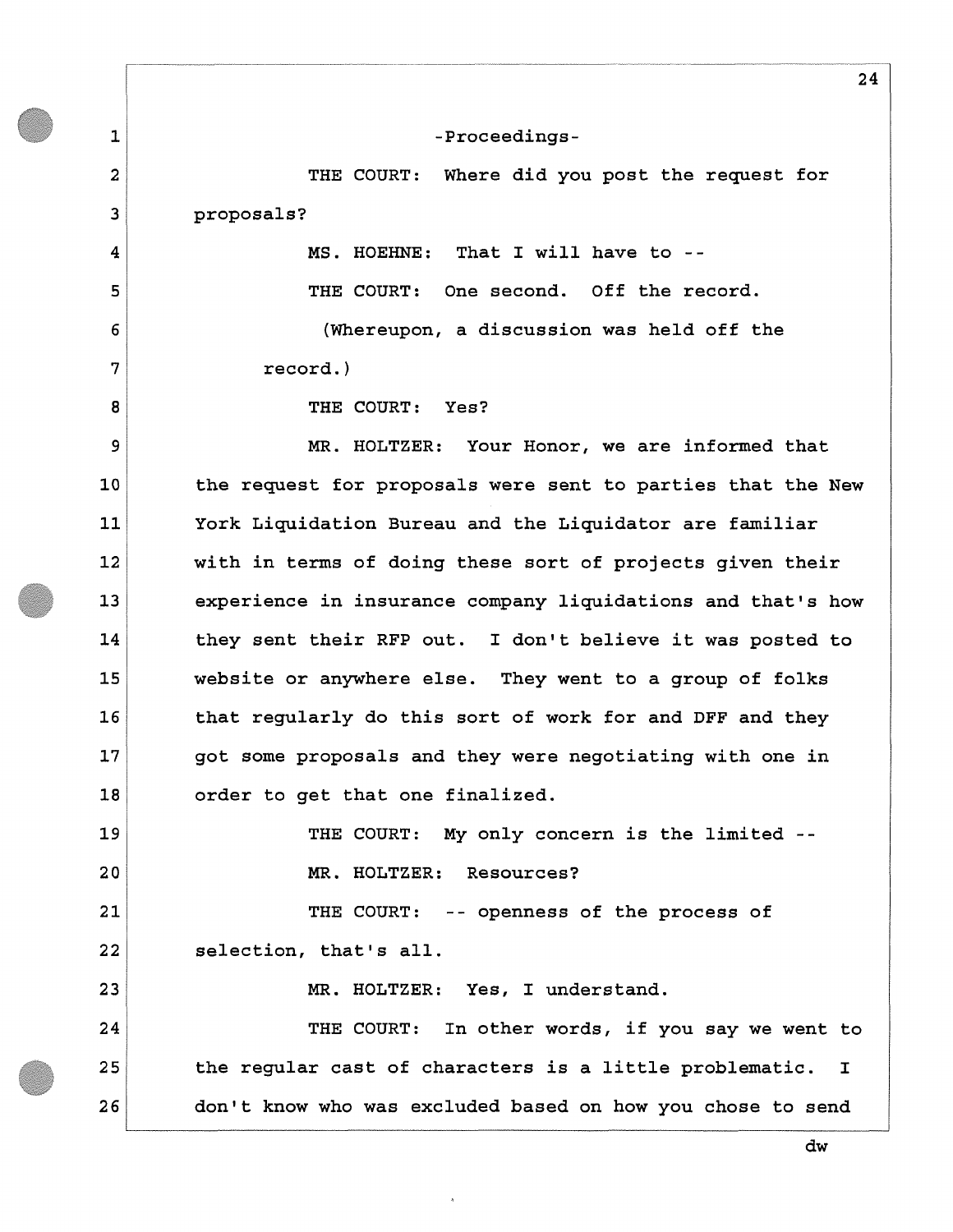**1 2 3 4 5 6 7 8 9 10 11 12 13 14 15 16 17 18 19 20 21 22 23 24 25 26 25 -Proceedingsit out. You see what I'm saying? I would have preferred if it had just been posted as an RFP in wherever you normally post this kind of thing and on the website, you know, RFP for -- that would have been -- RFP for thirdparty administrator. That would have made me more comfortable, again, with what may have to be addressed down the road. MR. HOLTZER: We understand, Your Honor. THE COURT: Do you understand? MR. HOLTZER: Yes. THE COURT: So, I have a concern. I want you to repost and I want -- that's all. I want you to repost more publicly. MR. HOLTZER: Sure. THE COURT: Then I want to know who responded. You can let me know that in-camera if you need to. MR. HOLTZER: Okay, Your Honor. THE COURT: But I want a re-posting. MR. HOLTZER: We will do that. THE COURT: Go ahead. MR. HOLTZER: How long would you like us to leave it up. THE COURT: How long did you leave it up before? MS. HOEHNE: Process commenced before - THE COURT: How long did you leave that posting**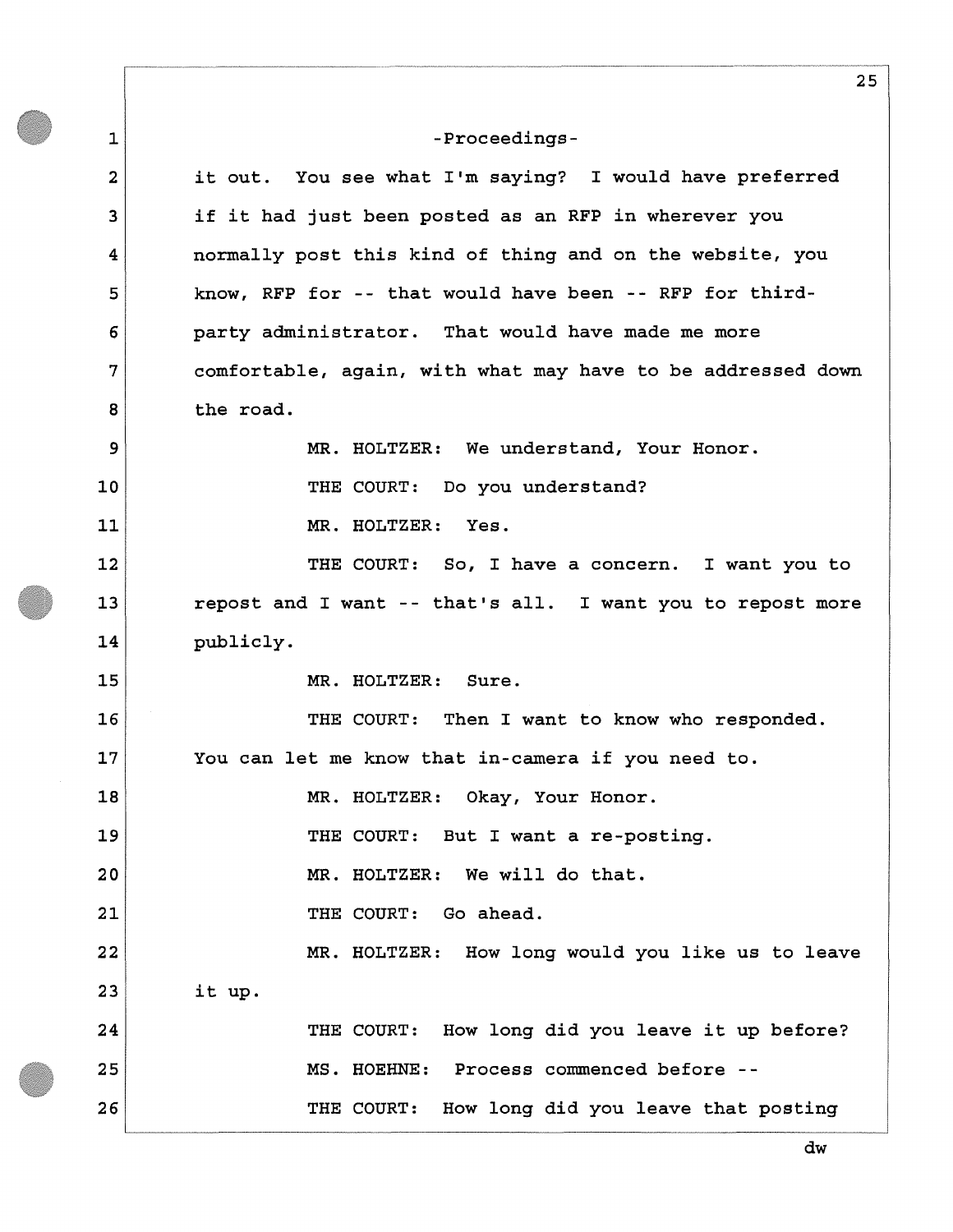**1 2 3 4 5 6 7 8 9 10 11 12 13 14 15 16 17 18 19 20 21 22 23 24 25 26 -Proceedingsup before? MR. HOLTZER: I can't tell you with precision, Your Honor. THE COURT: Fifteen days, 30 days? MR. HOLTZER: Yes, that sort of world. THE COURT: Post it for 20 days. MR. HOLTZER: We will submit it to you. THE COURT: Thank you. MR. HOLTZER: Following the audit the claims will be processed, and then as Your Honor requested we have included a flow chart of the proposed claims processed on an exhibit and its been posted. If Your Honor needs a copy of that, we can provide it to you, but I do have it. After the audit is complete, Your Honor, as we mentioned before, EOBs will be issued for members and providers for each claim. The EOB will indicate the number of services covered and the portions that the members responsibility. Each EOB will also serve as notice of the determination of the amount of the claim against Health Republic. That's what the EOB is for. That's the first notification to a member that their claim, in our view, is at a certain level, Your Honor. So, Your Honor, the EOB will look substantially like the EOBs that the members and providers have received in the past but we will add some language modify some** 

**dw**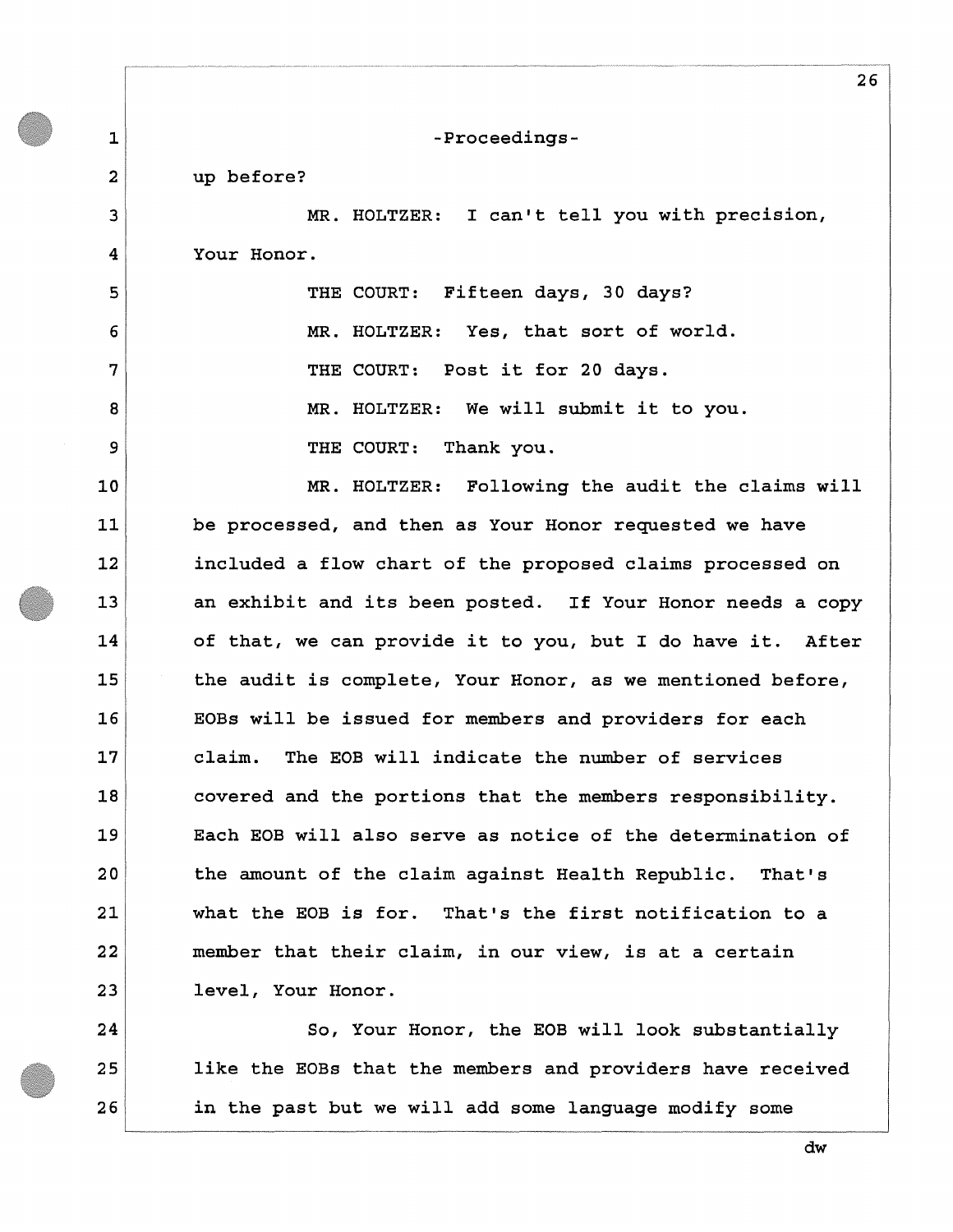**1** 

**2** 

**3** 

**4** 

**5** 

**6** 

**7** 

**8** 

**9** 

**10** 

**11** 

**12** 

**13** 

**14** 

**15** 

**16** 

**17** 

**language to conform to the proposed procedures before Your Honor.** 

**Your Honor, the form of the EOB that we are proposing for members and provider was attached to the order as Exhibit 1. A section of the EOB informs claimants what steps they can take if they do not agree with the determination set forth in the EOB. Those steps are outlined in the process map that we attached and that will be on the website.** 

**THE COURT: This is the typical thing, I know I require a little more than the typical, so this is the typical flow. I've made it a little more complex but, I'm sorry.** 

**MR. HOLTZER: No, you actually made it more transparent because you can look at the flow chart and not look at the narrative.** 

**18 19 20 21 22 THE COURT: That's exactly what I was aiming for. MR. HOLTZER: So unless Your Honor has questions on the EOB, we will turn to the appeal process which was part of the -- our discussion when we previewed the program initially with Your Honor.** 

**23 24 25 26 The process is intended to substantially mirror the appeals process that Health Republic had in place before the liquidation with both an internal and external review of claims. So, the members and providers will have**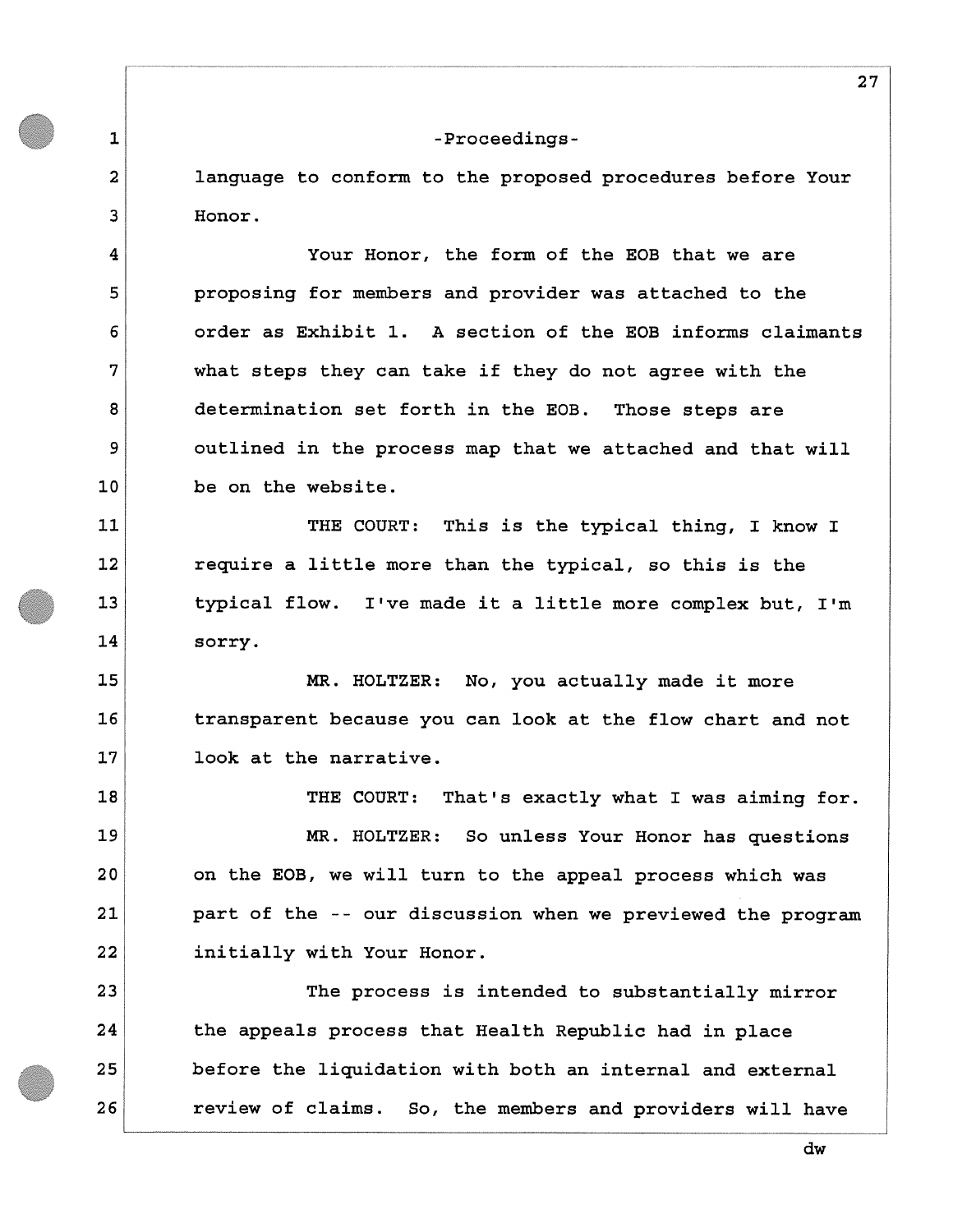**1** 

**2** 

**3** 

**4** 

**5** 

**6** 

**7** 

**8** 

**9** 

**10** 

**11** 

**12** 

**13** 

**14** 

**15** 

**16** 

**17** 

**18** 

**19** 

**20** 

**21** 

**22** 

**23** 

**24** 

**25** 

**26** 

**60 days from the date of the EOB mailing to submit an appeal on Health Republic's website. At Your Honor's suggestion, the procedures now allow a way for claimants who want to appeal the Liquidator's determination of their claim to request from the Liquidator, upon a showing of good cause, more time to file their appeal.** 

**Should the claimant and the Liquidator be unable to resolve the extension request successfully, the claimant may apply directly to the Court for an extension of time to file the appeal.** 

**THE COURT: 650,000 claims.** 

**MR. HOLTZER: 650,000, Your Honor.** 

**THE COURT: Let's just hope a lot of people -**

**MR. HOLTZER: Be careful what you wish for. As Your Honor suggested, the procedure now also allows members and providers who don't have access to a computer to submit their appeals in hard copy. The New York Liquidation Bureau acting on behalf of the Liquidator will conduct the first level of appeal. Its akin to the kind of internal review that Health Republic performed on claims disputes before this liquidation proceeding.** 

**The Liquidation Bureau will review the information submitted in the appeal and determine within 60 days whether to accept or deny the appeal. If the appeal is denied, a letter will be sent informing the member and** 

**28**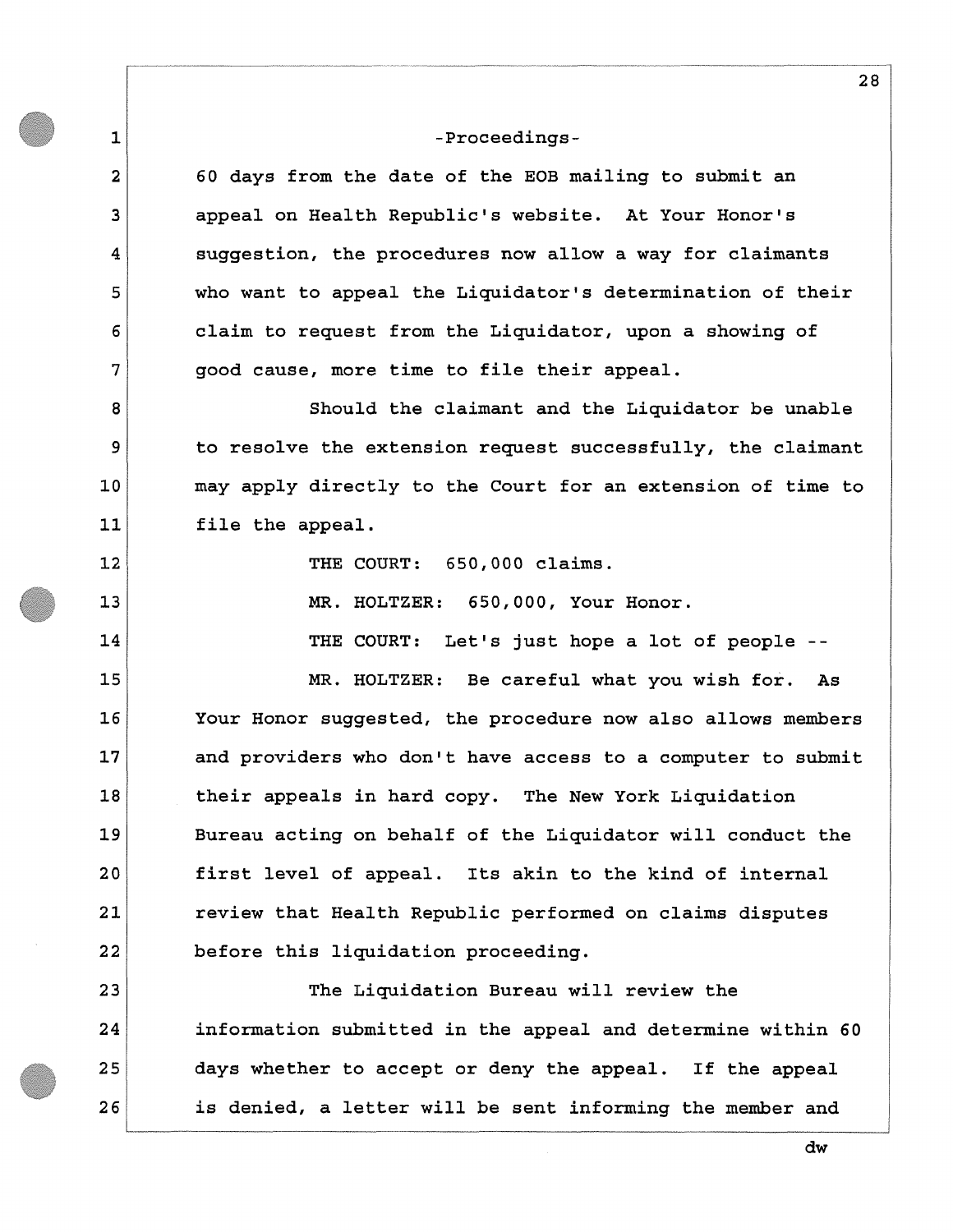**1 2 3 4 5 6 7 8 9 10 11 12 13 14 15 16 17 18 19 20 21 22 23 24 25 26 29 -Proceedingsor the provider of the reasons for the denial. If the appeal -- THE COURT: One second. (Whereupon, there was a pause in the proceedings.) THE COURT: Go ahead. MR. HOLTZER: If the appeal is accepted a revised EOB will be issued. So either way notification will go to the claimant. THE COURT: Letter will be sent. My concern is always with -- letter will be sent. These are the ways you have been reaching them anyway with the claim, so you will have the right --we should have the right mailing? MR. HOLTZER: Yes, Your Honor. THE COURT: Because this is going to be after the claim has been submitted, so we should have proper mailing information. MR. HOLTZER: Yes, Your Honor. THE COURT: Go ahead. MR. HOLTZER: They will also be able to look up their own situation on the website if they're computer savey and they prefer that route. THE COURT: Okay. Great. MR. HOLTZER: Any claimants disagreeing with the Liquidator's determination of an appeal can file an**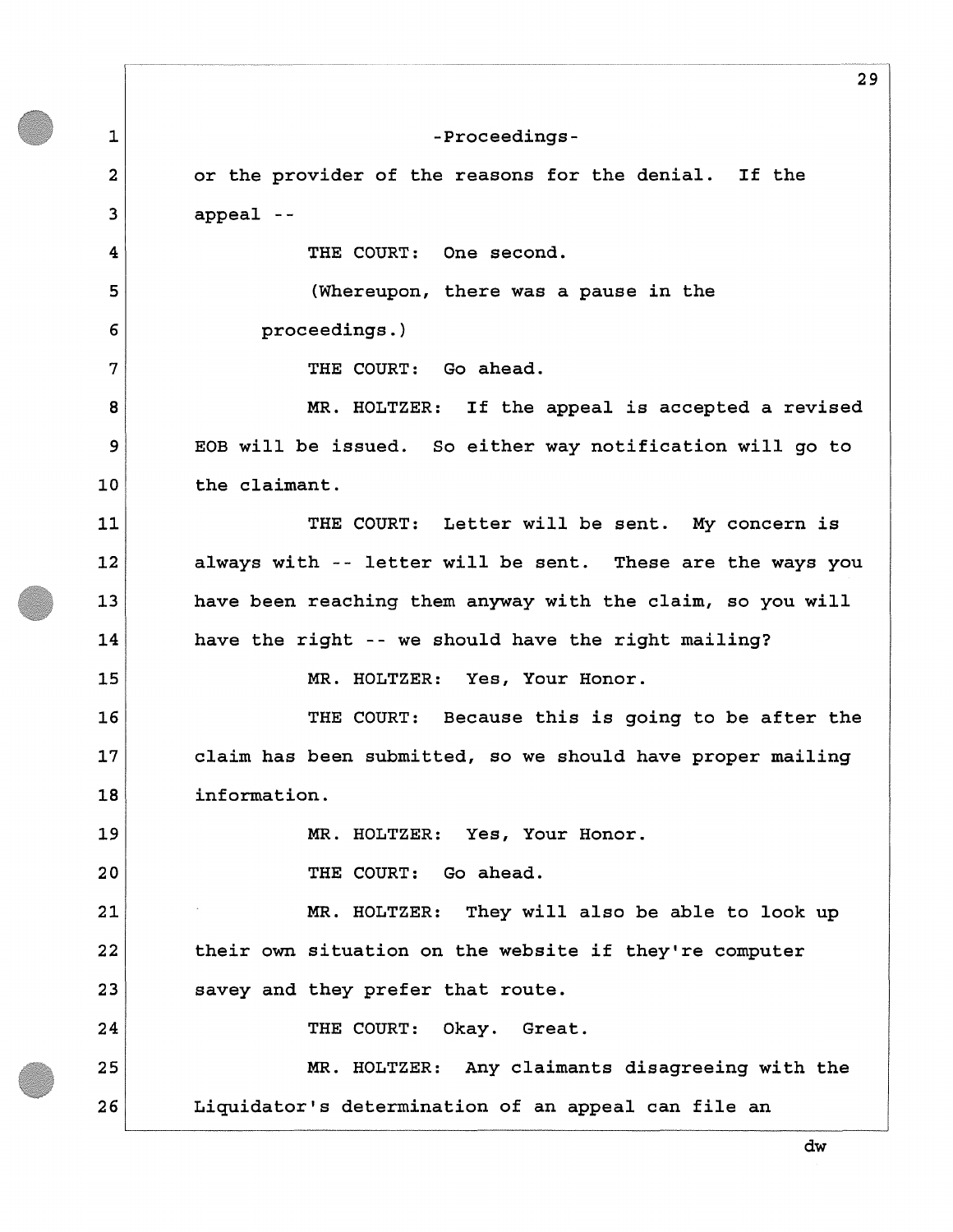**1** 

**2** 

**3** 

**4** 

**5** 

**6** 

**7** 

**8** 

**9** 

**10** 

**11** 

**12** 

**13** 

**14** 

**15** 

**16** 

**17** 

**18** 

**19** 

**20** 

**21** 

**22** 

**23** 

**24** 

**25** 

**26** 

**objection using Health Republic's website or the paper process we previously described. Objections need to be filed within 30 days after notice of denial is mailed to the appealing claimant. The Liquidator in her sole discretion can elect at any time to resolve objections through mediation or mutual agreement of the parties. Any objections not resolved in this manner would be referred to a referee or a qualified healthcare claims examiner. This external review process is very similar to that one utilized in resolving disputed claims before this liquidation proceeding was commenced.** 

**THE COURT: I know I asked this before and I know we have gone through this whole process discussion before and I've asked this and I apologize, the selection of the referees or the claims examiners how? Where do they come from? I know I asked this before. I just don't remember.** 

**MS. HOEHNE: Right. We will be making a separate application to the Court for that and I think at the last conference Your Honor asked us to come up with a way to solicit some suggestions from other parties in interest as to who might be appropriate to fill that role of referee or qualified healthcare claims examiner.** 

**MR. HOLTZER: Can I make a suggestion, Your Honor. Similar to what you suggested before we filed the procedures for payment why don't we post, before we file**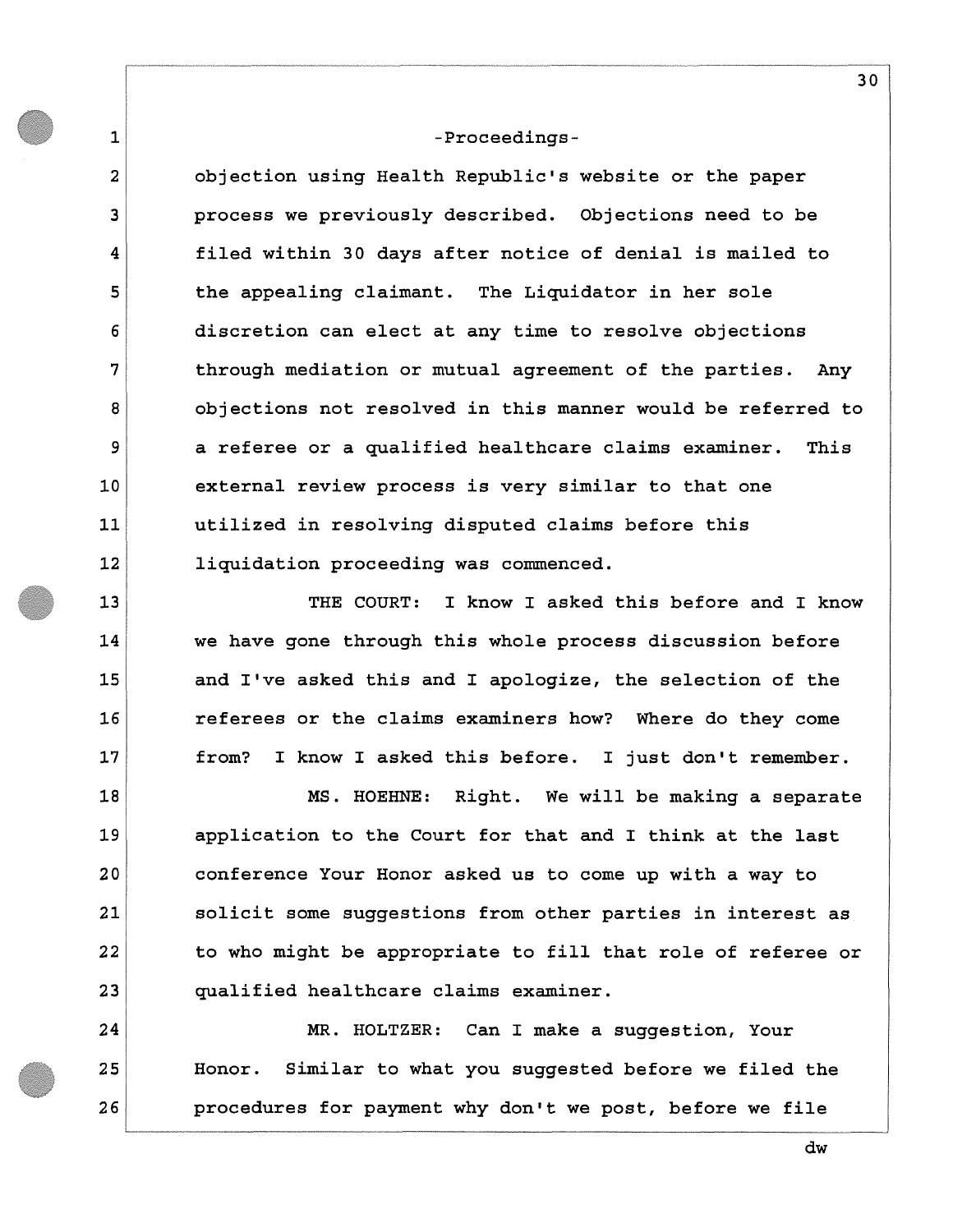**with the Court, who we are going to select as referees and let there be a comment period, then we will submit to the Court based upon any additional suggestions we get?** 

**THE COURT: Or what I would add as a precursor to that is a sort of a notice of like a notice of solicitation almost like an RFP but not we are at the stage of selecting referees and claims examiners here's the criteria, if you would like to apply or recommend a name please do so before it comes to the Court.** 

**MR. HOLTZER: Sure.** 

**1** 

**2** 

**3** 

**4** 

**5** 

**6** 

**7** 

**8** 

**9** 

**10** 

**11** 

**12** 

**13** 

**14** 

**15** 

**16** 

**17** 

**18** 

**19** 

**20** 

**21** 

**22** 

**23** 

**24** 

**25** 

**26** 

**THE COURT: Again its like I don't want to see it after the fact and then have to deal with objections. I want people to have had an opportunity to have an input before the list comes to the Court to say -- so we can it can be resolved possiblely short of coming to the Court if people feel they have had input.** 

**MR. HOLTZER: We can post it to the website and let the community who looks at the website make their suggestions and there will be a way to do that.** 

**THE COURT: Excellent.** 

**MR. HOLTZER: Okay, Your Honor.** 

**THE COURT: Level three at the referee and claims people.** 

**MR. HOLTZER: The procedure now specifies the time period in which the Liquidator must determine whether** 

**31**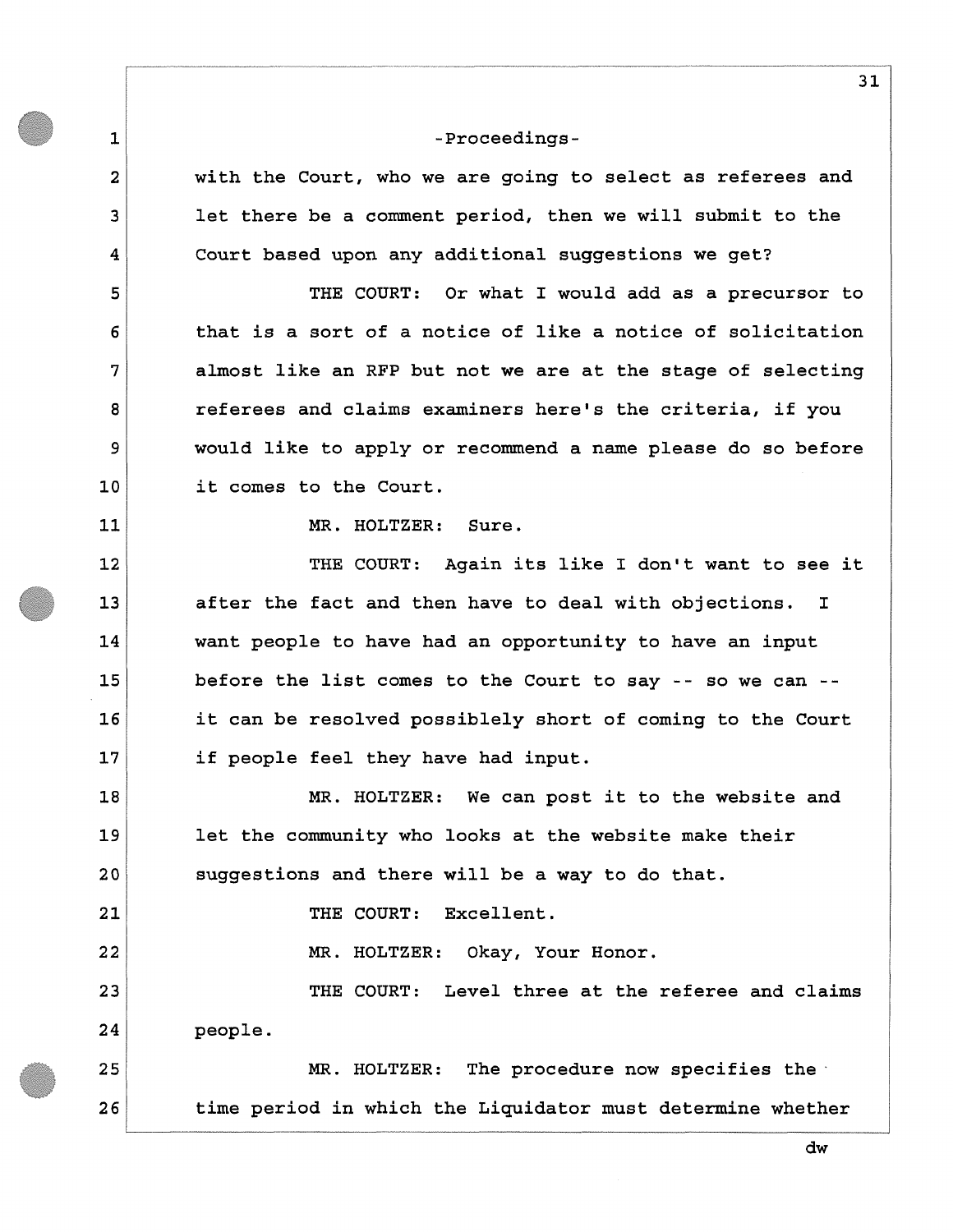**1** 

**2** 

**3** 

**4** 

**5** 

**6** 

**7** 

**8** 

**9** 

**10** 

**11** 

**12** 

**13** 

**14** 

**to mediate an unresolved objection or send the disputed claim determination to a referee or a qualified healthcare claims examiner. Your Honor had suggested that we insure that claimant can't get lost in the process due to non-defined time periods, so we have now defined how long the Liquidator has to determine whether to mediate an unresolved objection or send it as a dispute to a referee or healthcare claims examiner.** 

**THE COURT: Good. Time periods help. It gives the Court a frame of reference when someone is outside of the period to say, well, you had notice, this was the time you had and you didn't do it or determine if there's any further discretion or flexibility. Time periods help.** 

**15 16 17 18 19 20 21 22 23 24 25 26 MR. HOLTZER: So determinations of whether to direct a disputed appellate determination to mediation must be made within 60 days after the Liquidator's receipt of the objection to the denial of the appeal. The Liquidator can, however, automatically extend that period for 15 more days and may request further additional time from the Court, if the circumstances necessitate it. This is all in an effort to not have 650,000 claims in front of Your Honor. The referral of the unresolved objections to a referee or a qualified healthcare claims examiner must be made within the later of 60 days after the Liquidator's receipt of an objection to the denial or 30 days after**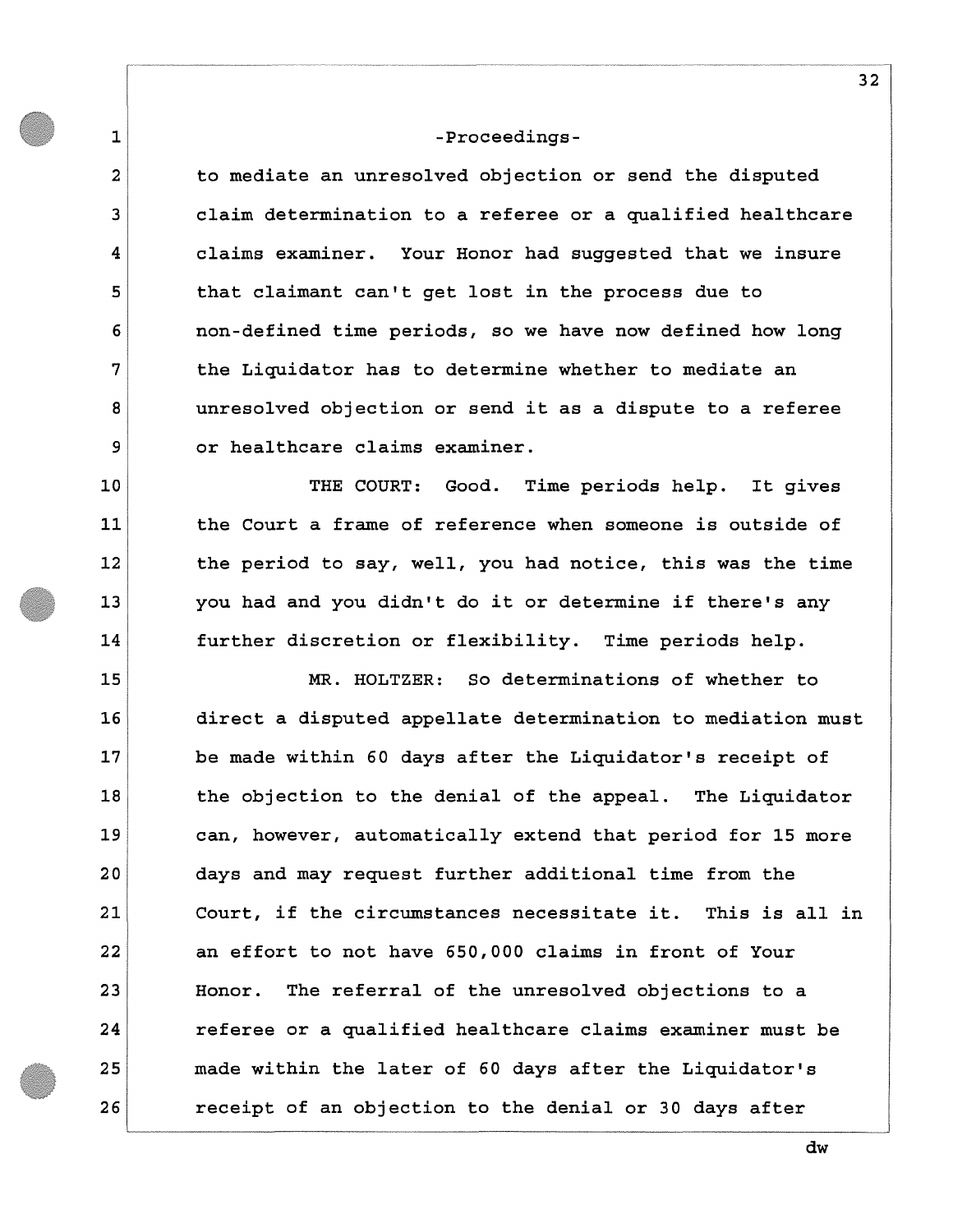**completion of an unsuccessful mediation.** 

**1** 

**2** 

**3** 

**4** 

**5** 

**6** 

**7** 

**8** 

**9** 

**10** 

**11** 

**12** 

**13** 

**14** 

**15** 

*16* 

*17* 

**18** 

**19** 

**20** 

**21** 

**22** 

**23** 

**24** 

**25** 

**26** 

**So, it may be the case, Your Honor, that the Liquidator determines to try to mediate consensually the resolution or asking a referee, which is unlikely, to make a decision in the process. They will try consensually first invariably. The Liquidator could extend these periods for an additional 30 days without Court approval but any further extension would require an allocation to Your Honor.** 

**THE COURT: The concern, of course, is the claimants out there, the providers, the members out there the claimants out there are saying, you know, they just keep shuffling my claim. I want to get it done, so that's why I have time periods. I know you wish you had gone to some part other than Part 35, that's here. Go ahead. I'm very big on transparency and due process as everyone figured out from day one.** 

**MR. HOLTZER: If the parties do not consent to a final determination by the referee or qualified healthcare claims examiner, then the referee will submit a report and recommendation to the Court and the Liquidator will have 30 days to schedule a hearing before Your Honor on the recommendation and Your Honor will decide.** 

**THE COURT: And I will -- imagine that we will have hearings. The Court will block out a specific period**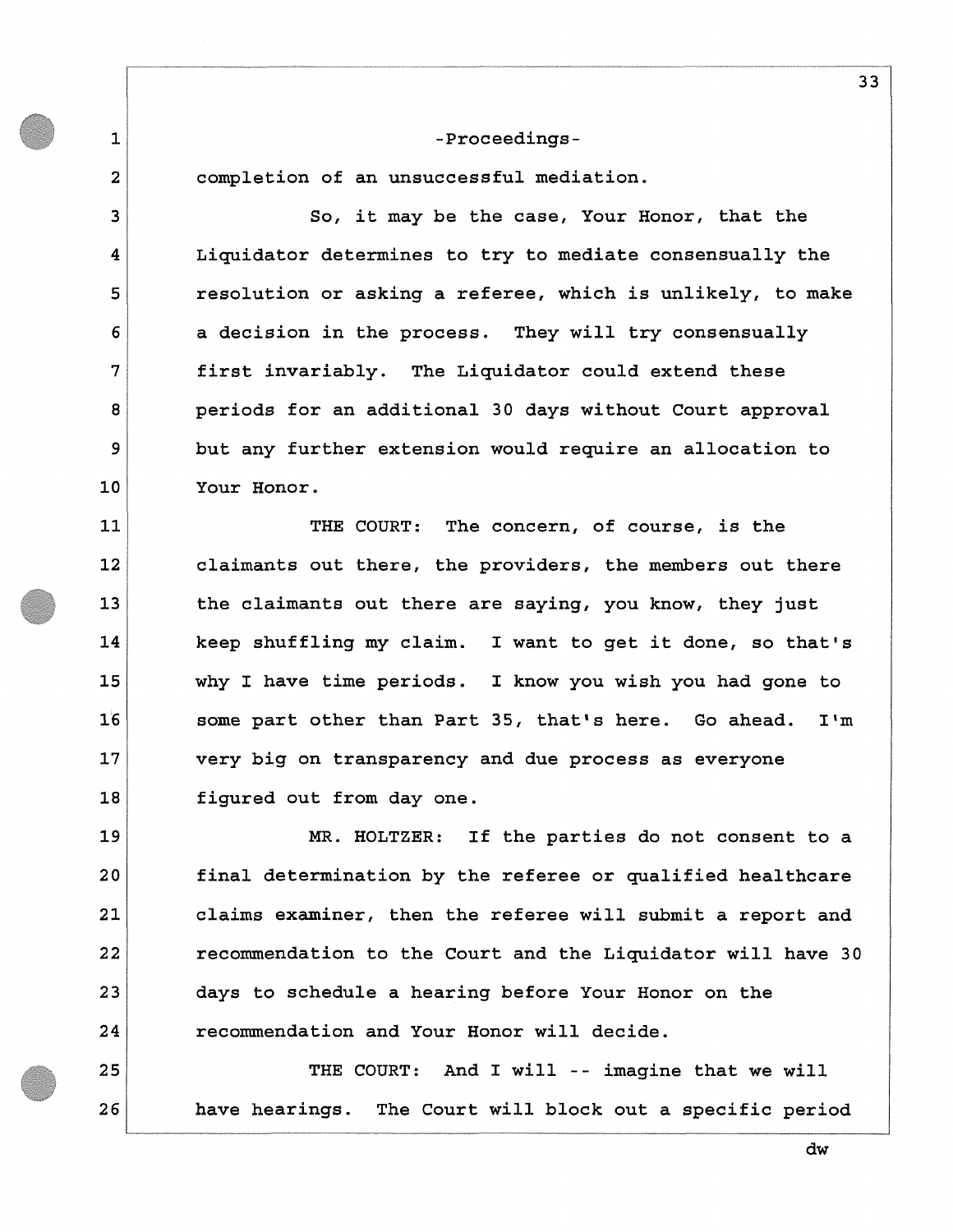**1** 

**2** 

**3** 

**4** 

**5** 

**6** 

**7** 

**8** 

**9** 

**10** 

**11** 

**12** 

**13** 

**14** 

**18** 

**20** 

**22** 

**23** 

**24** 

**25** 

**26** 

**of time so that there's no -- its not helter skelter. It will be a specific period on the court calendar just to do your hearings. So that everything is moving in a seamless, as possible, manner.** 

**MR. HOLTZER: Yes, Your Honor. We will arrange that with your clerk.** 

**MR. BUTLER: If you are finished with the process.** 

**MR. HOLTZER: One more. So, the last step is to provide the Court with a list on a periodic basis of policy claims that have been adjudicated pursuant to the claims procedure or otherwise resolved by mutual consent so Your Honor can see the progress.** 

**15 16 17 19 21 THE COURT: If its been -- if claims have been resolved by mutual agreement that's an easy flow. I work well with charts, you know what I mean. You know, you can say claim resolution, date, you know. Charts are good to get a snapshot and understanding with how reading through a lot of paper a chart is easy especially with resolved amicably easy. When you say or through mediation that would then be not necessarily amicably resolved.** 

**MR. HOLTZER: Well, the mediation is consensual non-binding and the referee is non-bonding.** 

**THE COURT: If its at the end of non-binding mediation and or -- its a hearing.**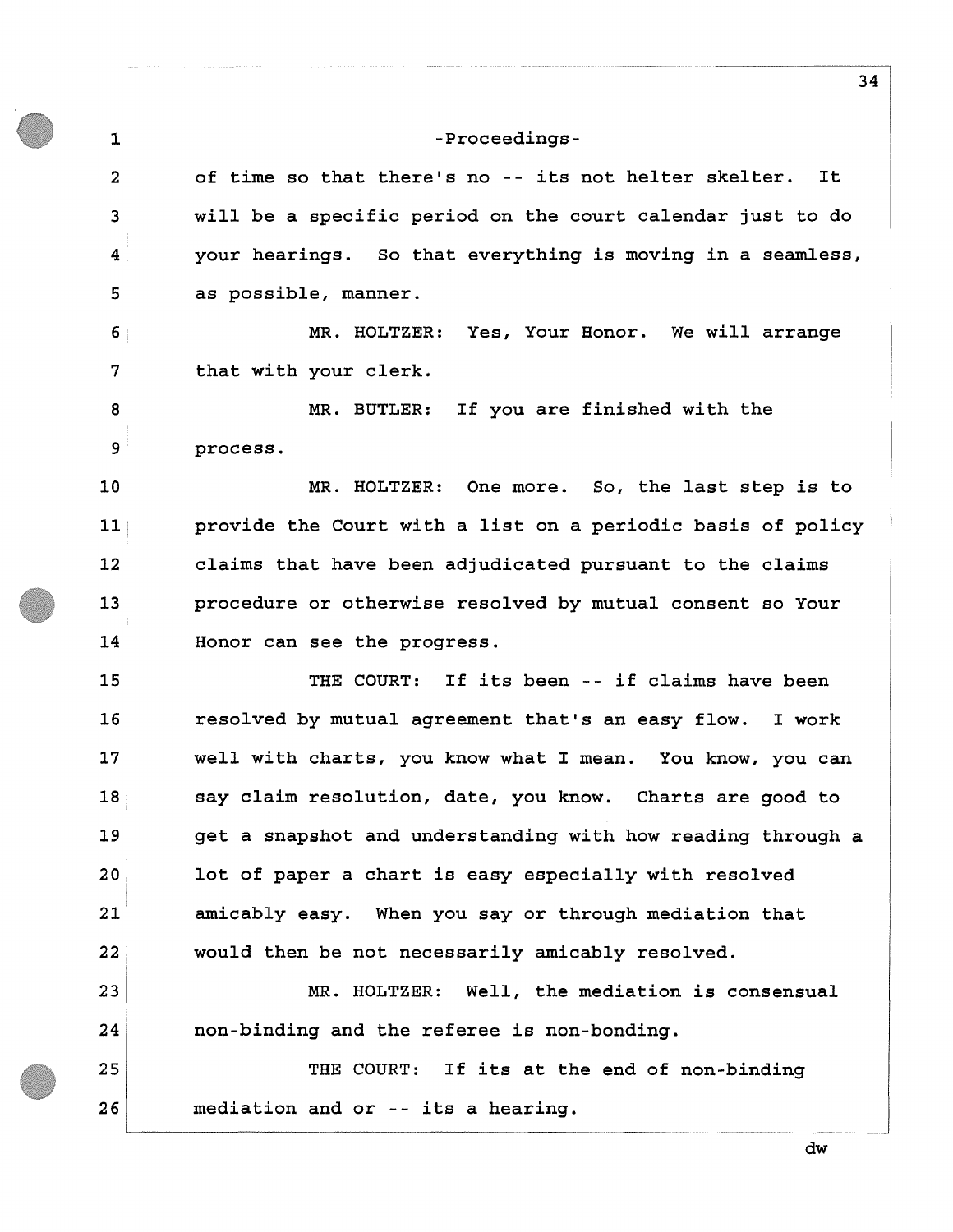**1** 

**2** 

**3** 

**4** 

**5** 

**6** 

**7** 

**8** 

**9** 

**10** 

**11** 

**12** 

**13** 

**14** 

**15** 

**16** 

**17** 

**18** 

**19** 

**20** 

**21** 

**22** 

**26** 

**-Proceedings-**

**MR. HOLTZER: Correct.** 

**THE COURT: Got it. And again, flow charts. • MR. HOLTZER: Yes, Your Honor.** 

**THE COURT: I rather flow charts than, you know, stacks of paper. This is really a paperless part and a flow chart I can pull up on the screens and its easier to work with. So I need charts.** 

**MR. HOLTZER: We will make sure, Your Honor. I think with respect to the claims adjudication process that's in front of Your Honor for approval that's it.** 

**MR. BUTLER: What I was going to suggest is as part of the appeal process if there are competing claims by a member and provider that that would be a good opportunity to resolve that. So, as part of the appeal process either party can make a claim that they are the ones whose entitled to be paid and that would prevent having to have entirely different process start all over again once all the claims have been determined.** 

**THE COURT: That makes sense. That is to say at the level of the appeals process why would we wait till then. What is before the appeal process?** 

**23 24 25 MR. HOLTZER: Your Honor, when they receive an EOB that says there is a duplicate claim they can involve themselves in the process.** 

**THE COURT: But, in the process at the mediation**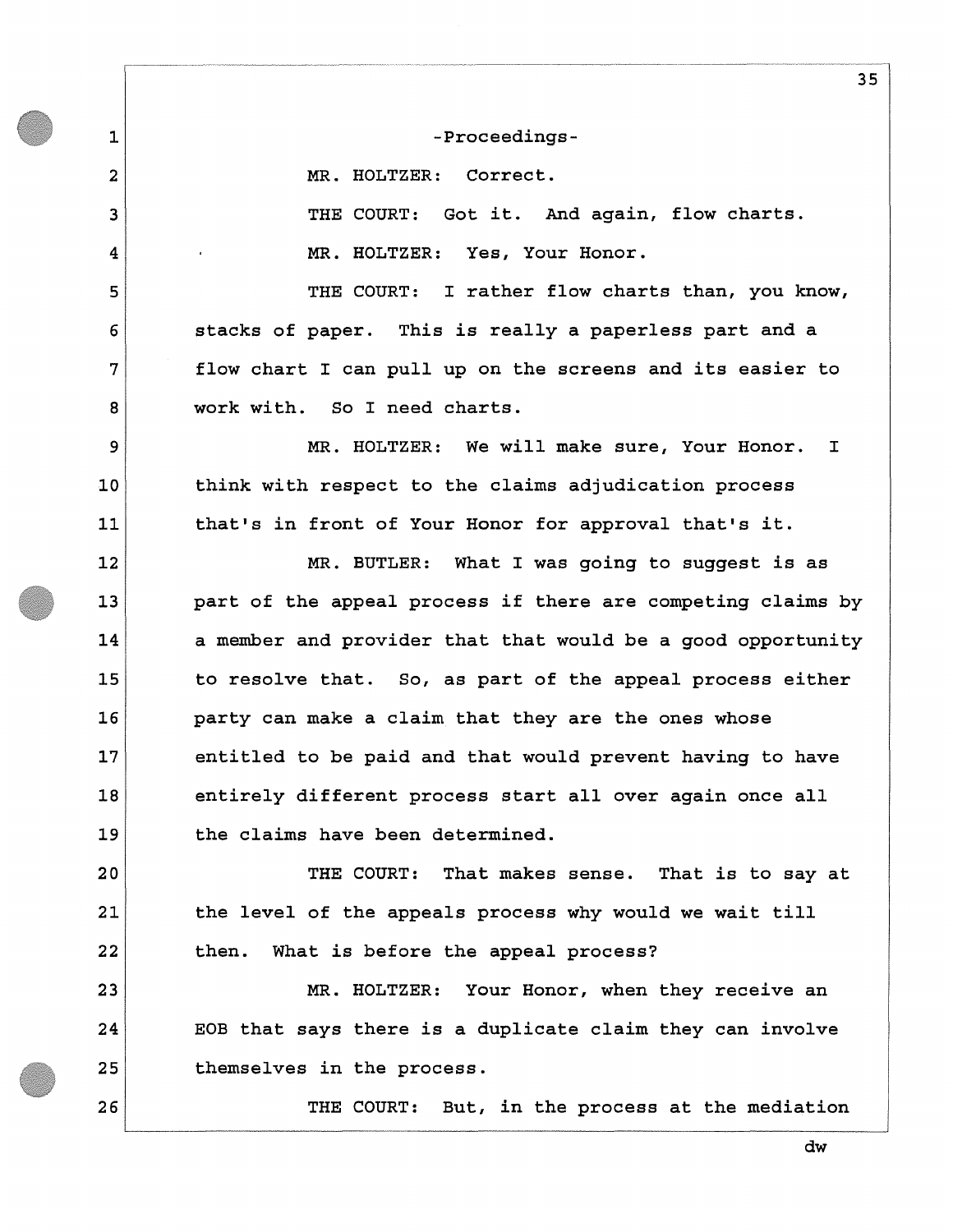**before appeal, how are they involved where they can -**

**1** 

**2** 

**3** 

**4** 

**5** 

**6** 

**7** 

**8** 

**9** 

**10** 

**11** 

**12** 

**13** 

**14** 

**15** 

**16** 

**17** 

**18** 

**19** 

**20** 

**21** 

**22** 

**23** 

**24** 

**25** 

**26** 

**MR. BUTLER: They wouldn't know until they receive the EOB.** 

**THE COURT: After the EOB receipt?** 

**MR. HOLTZER: Correct. What they would have to do then is they would have to send in a response that says we understand this is a duplicate claim. We believe we should be the party receiving payment and we would like that resolved as a part of the claims resolution process.** 

**THE COURT: And I'm saying at whatever stage that notice of where duplicate comes in what's the earlier stage of duplicate claim notice would be made apparent?** 

**MR. HOLTZER: Yes, Your Honor. Immediately after the audit the EOBs will go out. That EOB that they will receive in the normal course and this was the same before the liquidation proceeding, will say we have just looked at this claim and it will have a flag on it that says there is a competing duplicate claim from the member and what he is suggesting, which is a fine approach by us, is that if resolution of who should receive payment on that claim, not only the amount of the claim, but who should receive payment he will know to send in something that says we believe we should receive payment on that claim.** 

**THE COURT: And when that comes in from the member and the provider it comes in and what's the next**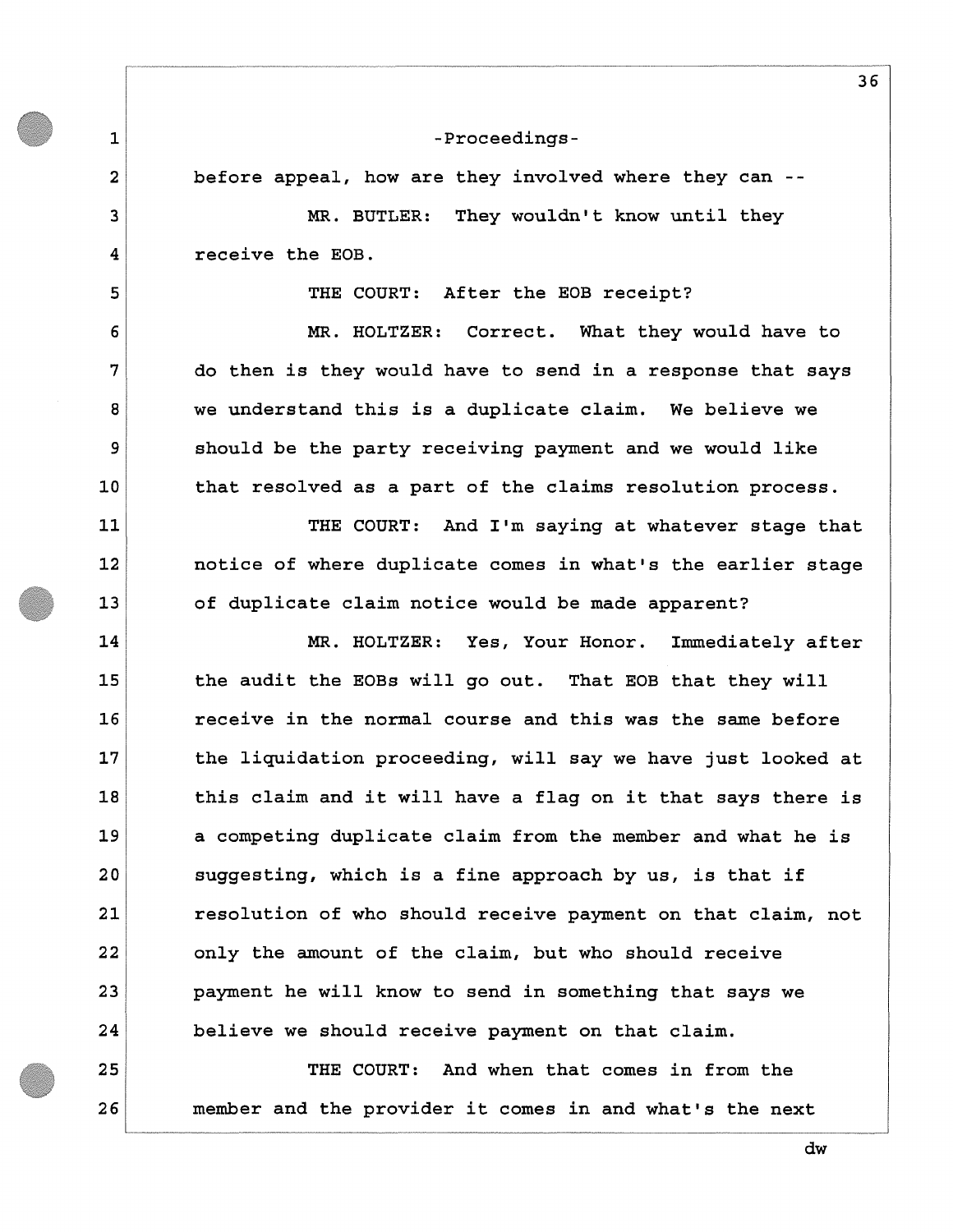**1 2 3 4 5 6 7 8 9 10 11 12 13 14 15 16 17 18 19 20 21 22 23 24 25 26 -Proceedingstrack? MR. HOLTZER: The Liquidator will have to review the underlying documentation of entitlement that lives in the arrangements that existed pre-liquidation and say based upon this claim who is supposed to get paid. THE COURT: What you were suggesting was -- what they are saying is at all stages the review is of who is entitled to the claim. MR. BUTLER: Yes. We are saying don't have a separate process later to do that. THE COURT: That's right. MR. BUTLER: Start it now. THE COURT: Thank you for clarifying. So that is what I'm directing, the identification of duplicate claims and the resolution and addressing of duplicate claims be made throughout the process, notice and potential resolution made throughout the process. MR. BUTLER: Your Honor, this brings up a separate issue because its the position of the providers as long as the member - THE COURT: One second. Off the record. (Whereupon, a discussion was held off the record.) MR. BUTLER: Its our position that if a member has made -- has paid money out-of-pocket that they are**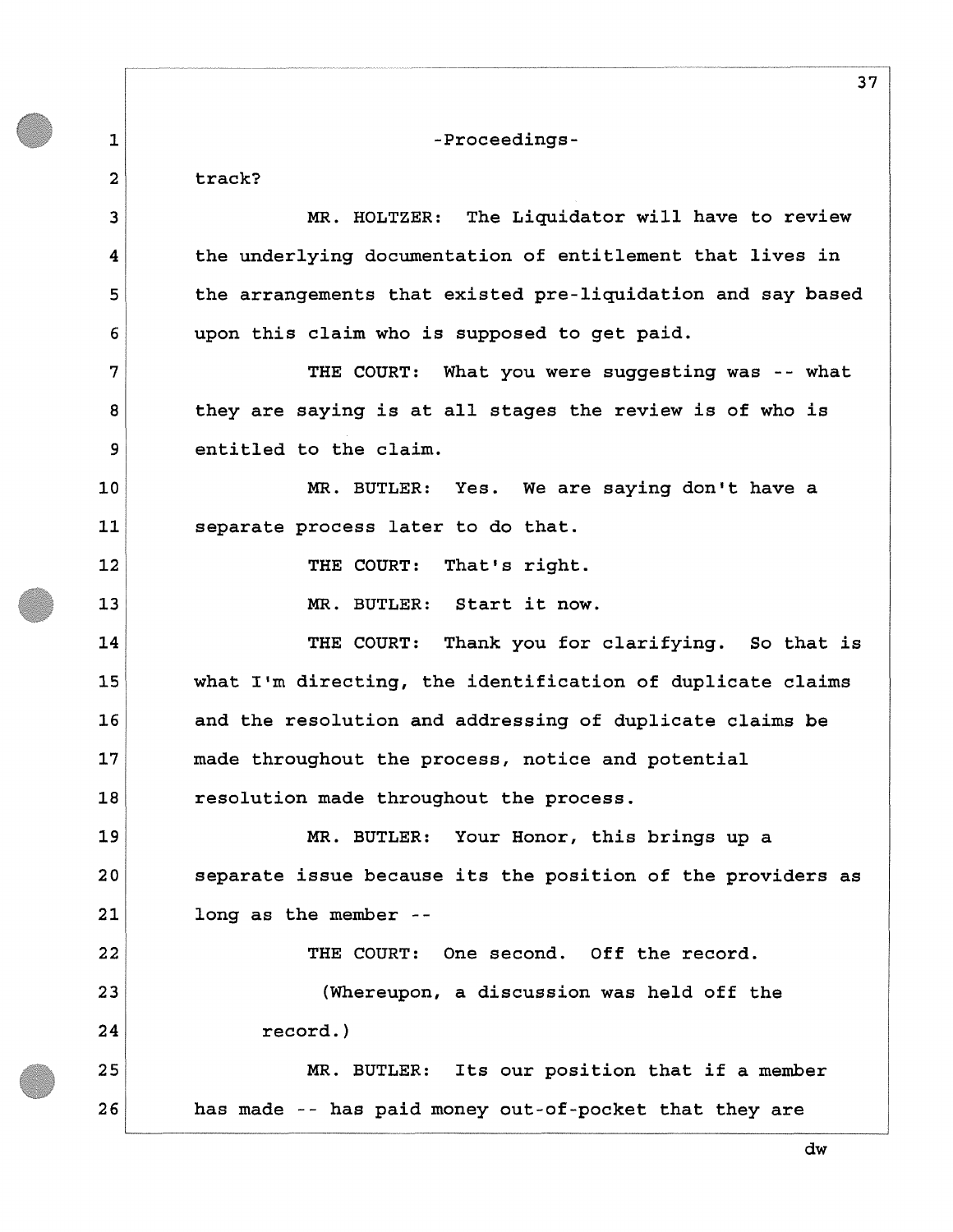**1** 

**2** 

**3** 

**4** 

**5** 

**6** 

**7** 

**8** 

**9** 

**10** 

**11** 

**12** 

**13** 

**14** 

**15** 

**16** 

**17** 

**18** 

**19** 

**20** 

**21** 

**22** 

**entitled to reimbursement of those funds as long as they paid the hospital or the provider for the services. However, we do not believe that member should receive the funds if a policy provides the funds go to the member because -**

**THE COURT: Say that again. We do not believe the member should receive the funds if the policy says the funds should go to the member?** 

**MR. BUTLER: Yes. This is why, because in normal insurance circumstances sometimes policies say that there can be no assignment of the benefits to the provider. The money has to go to the member. Then the provider has to get the money from the member. In this case because of the law we are not permitted to pursue the member. So if the member gets the funds, say the member got a service for \$100 and then the fund pays the \$100 to the member, the hospital is out the \$100 and has no recourse.** 

**THE COURT: That's right. But this is allegedly, my understanding, should be picked up at that first stage of duplicate claim.** 

**MR. BUTLER: Correct.** 

**23 24 25 26 THE COURT: In other words -- but you see the way you explained it if the member is also paid out-of-pocket then you must be implying it hasn't been paid in full. If its \$100 and the member is paid out-of-pocket that should**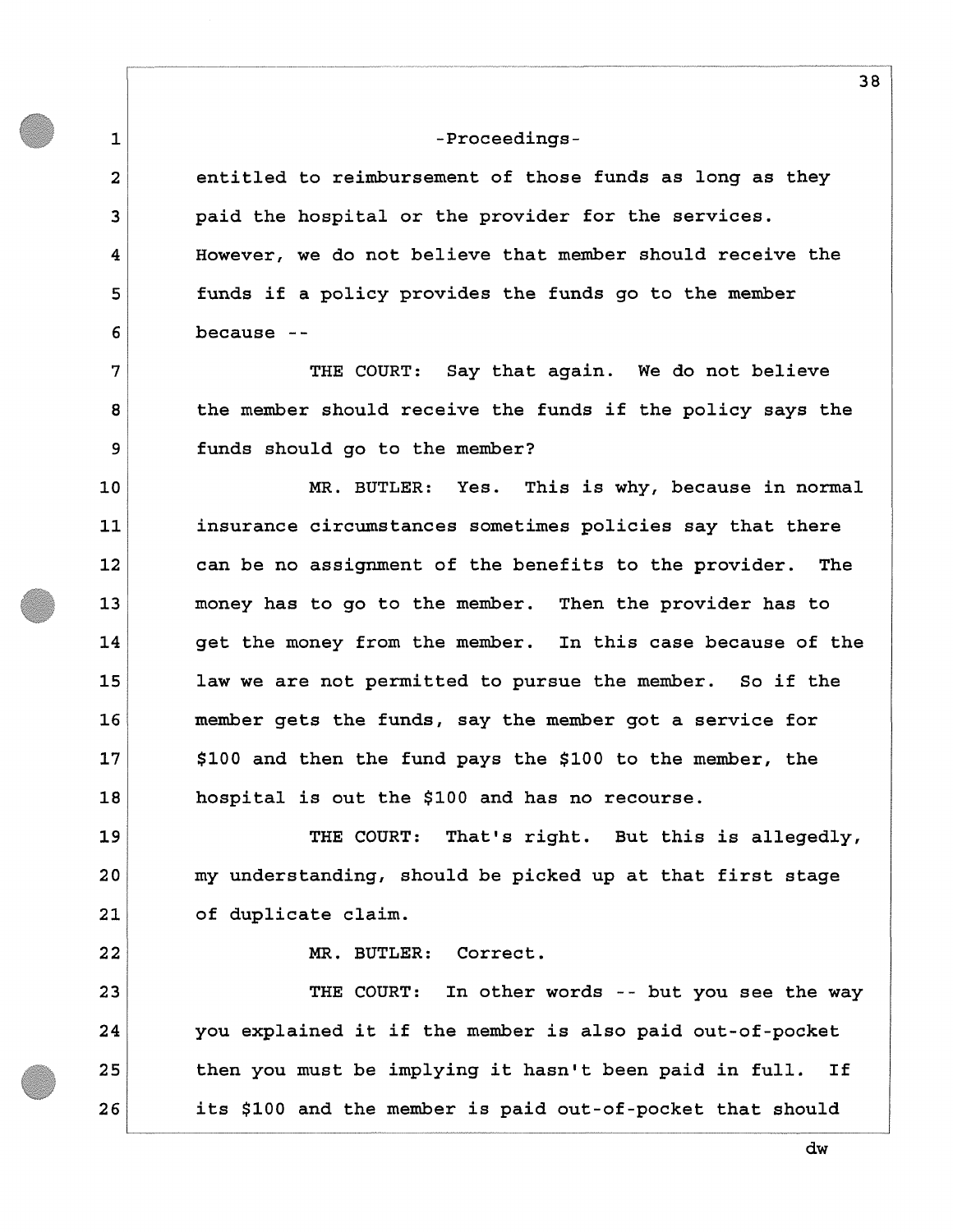**1** 

**2** 

**3** 

**4** 

**5** 

**6** 

**7** 

**8** 

**9** 

**10** 

**11** 

**12** 

**13** 

**14** 

**15** 

**16** 

**17** 

**18** 

**-Proceedings-**

**go to the member.** 

**MR. BUTLER: That's correct.** 

**THE COURT: But, so that's not the scenario. The scenario is the member has not paid out-of-pocket. I think you didn't put the "not."** 

**MR. BUTLER: Right.** 

**THE COURT: And the provider -- and the member puts in the claim even though the member has not paid out-of-pocket and the provider puts in the claim it should be picked up in the process.** 

**MR. HOLTZER: It will be. Yes, Your Honor.** 

**THE COURT: In those circumstances the determination of who is properly entitled to the funds any provision of a contract that says it has to go to the claimant -- the member will have to be overridden by the Court. Do you understand? Nobody got that.** 

**MR. BUTLER: I got that.** 

**19 20 21 22 23 24 25 26 THE COURT: You understand because you cannot be limited to an agreement that permits a person to get double payment to the detriment of or not double payment, to get paid to the detriment of the -- the provider is saying I shouldn't have to start a legal proceeding to get the fund. This is what I need to know. I need independent of liquidators somebody is in this whole scheme of people who are getting paid. I need to know under what circumstances** 

**dw**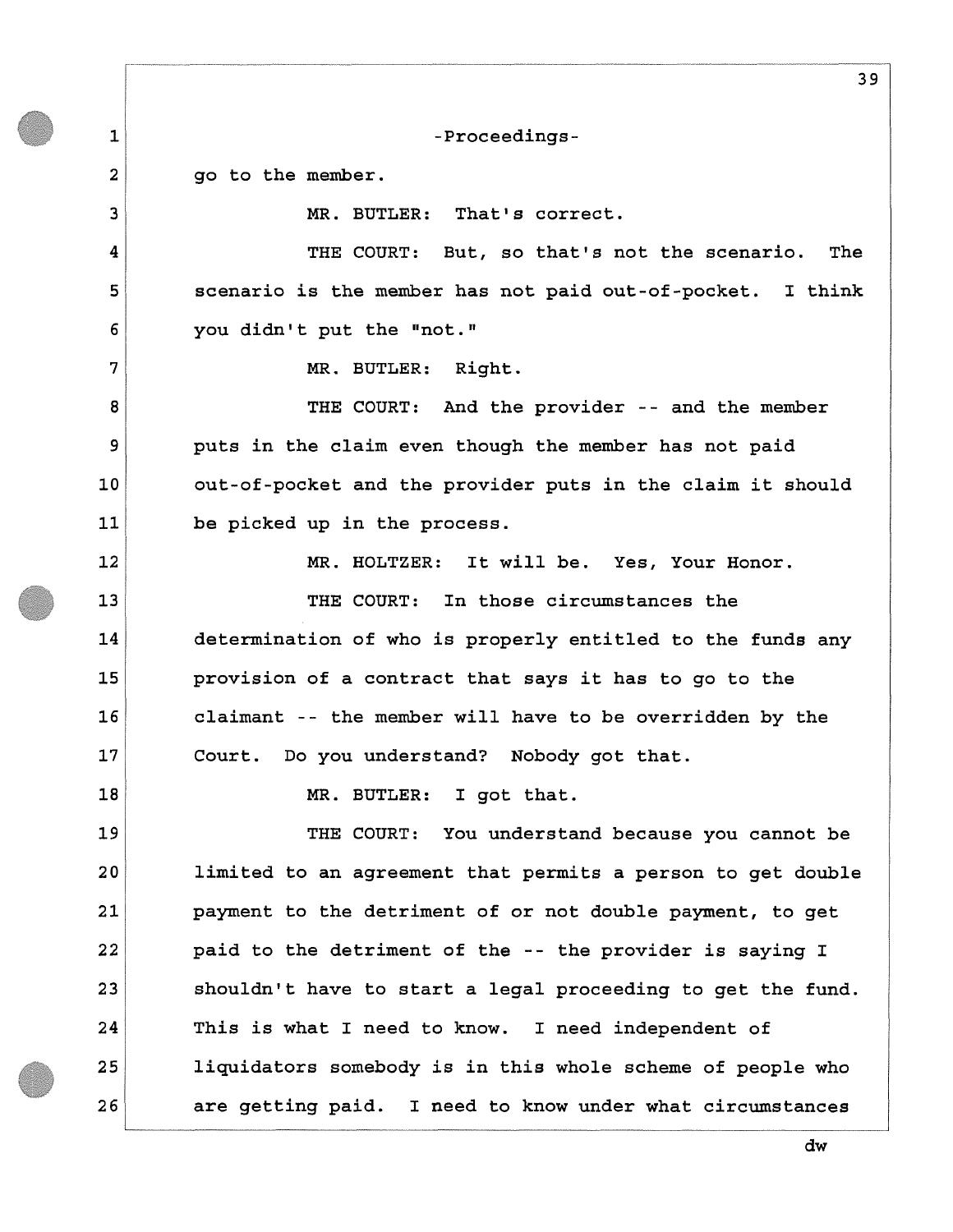**1 2 3 4 5 6 7 8 9 10 11 12 13 14 15 16 17 18 19 20 21 22 23 24 25 26 -Proceedingsthe Court can override that cause. MR. HOLTZER: Yes, Your Honor. THE COURT: You understand, override a clause in an insurance contract. Oh, your partner just took a deep sigh like. MR. HOLTZER: He is from the New York Liquidation Bureau. THE COURT: Even a deeper sigh. But I need to know that on the law its permitted. MR. HOLTZER: Yes, Your Honor. THE COURT: Or if its not how I can get around it to insure that the person whose had the outlay gets paid. MR. HOLTZER: Yes, Your Honor. What I was going to suggest is you will only need to decide this if its not resolved in the process for determination whose the appropriate party to receive payment. THE COURT: It doesn't hurt in this whole team aren't there some people who are lawyers who are just working? MR. HOLTZER: Yes, there are. THE COURT: Other than my two law secretaries? MR. HOLTZER: Yes. THE COURT: Think about it. I'm trying to avoid my people having to do this when there is a whole team of yours.**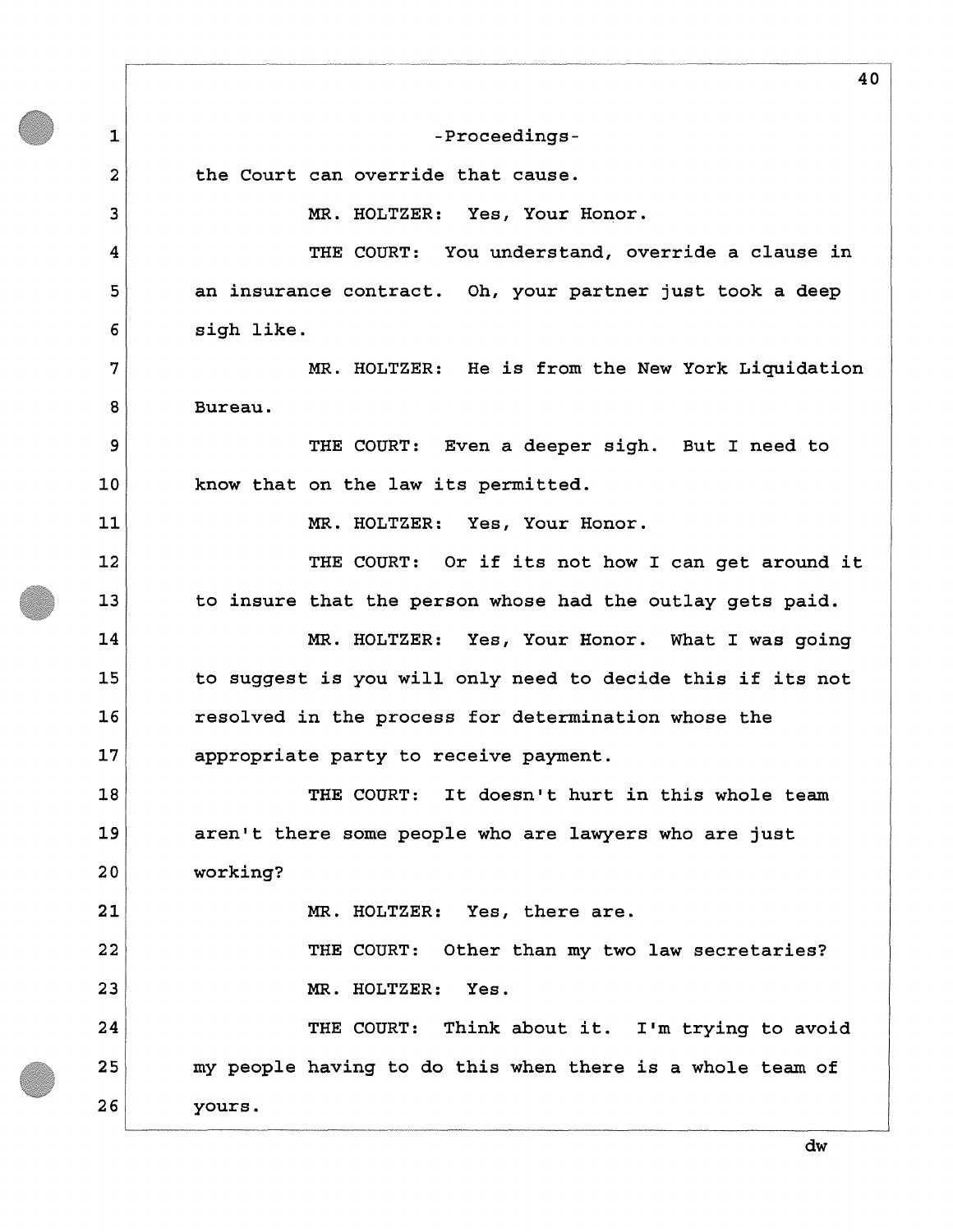**1** 

**2** 

**3** 

**4** 

**5** 

**6** 

**7** 

**8** 

**9** 

**10** 

**11** 

**12** 

**13** 

**14** 

**20** 

**21** 

**-Proceedings-**

**MR. HOLTZER: Yes.** 

**THE COURT: That I'd like that as a memo.** 

**MR. HOLTZER: We can give it to Your Honor if you like but if its resolved otherwise it will never come before Your Honor.** 

**THE COURT: But if I have it as a memo then everybody will be able to say this is what the Court is looking at as law that gives the ability to do X.** 

**MR. HOLTZER: We can provide it to Your Honor.** 

**THE COURT: Sometime seeing something will help resolve a dispute so no one shows up and says you can't do this, the policy says. That's what I avoid by having the memo in advance.** 

**15 16 17 18 19 MR. HOLTZER: We can submit the memo. MR. BUTLER: We will work with them on the memo. THE COURT: Excellent. Go ahead. MR. HOLTZER: That's the completion of the process, Your Honor.** 

> **THE COURT: I was going around. Any questions? MR. BUTLER: That was my only one.**

**22 23 24 THE COURT: Did you have a question you would like me to entertain other than the ones about people getting paid.** 

**25 26 MR. VEACH: My request would be for a balance sheet, statutory balance sheet.**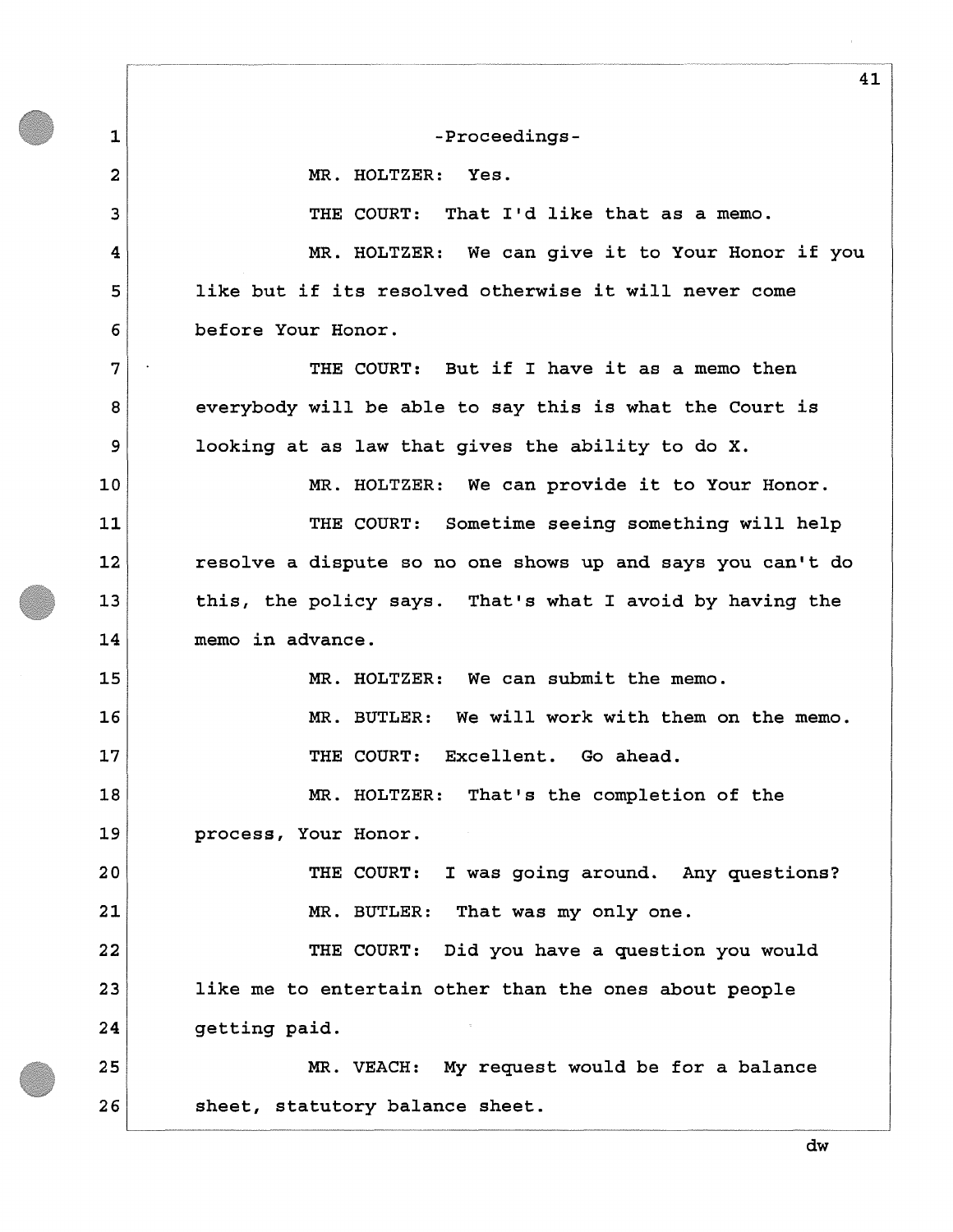**1** 

**2** 

**3** 

**4** 

**5** 

**6** 

**7** 

**8** 

**9** 

**10** 

**11** 

**12** 

**13** 

**14** 

**15** 

**16** 

**17** 

**18** 

**19** 

**20** 

**21** 

**22** 

**23** 

**24** 

**25** 

**26** 

**THE COURT: I think its premature at this point. A statutory balance sheet?** 

**MR. VEACH: If I may, Your Honor, the last time anyone reported on the assets and liabilities of this company was as of June 30, 2015. To my knowledge no balance sheet has ever been produced since then and my concern here is we are working a real elaborate system but at the rate we are spending money I think there may not be any money left to pay these policyholders. So, I would like to see what are the assets and what are the liabilities and where is the federal government in this.** 

**THE COURT: You know what you have to do cross, the street, go to 26 Federal Plaza and ask them. This isn't a secret. If the feds want to join me, please, another application, I will be glad to see them, all right, but the only thing the issue or question raised what and how and when is there a statutory balance sheet prepared if ever?** 

**MR. HOLTZER: Your Honor, what -**

**THE COURT: A balance sheet because to me it sounds like you are asking what the status is as far as assets and liabilities and I know that things are still being assessed.** 

**MR. VEACH: But it can be footnoted, Your Honor. How much are we talking about. We have liabilities of**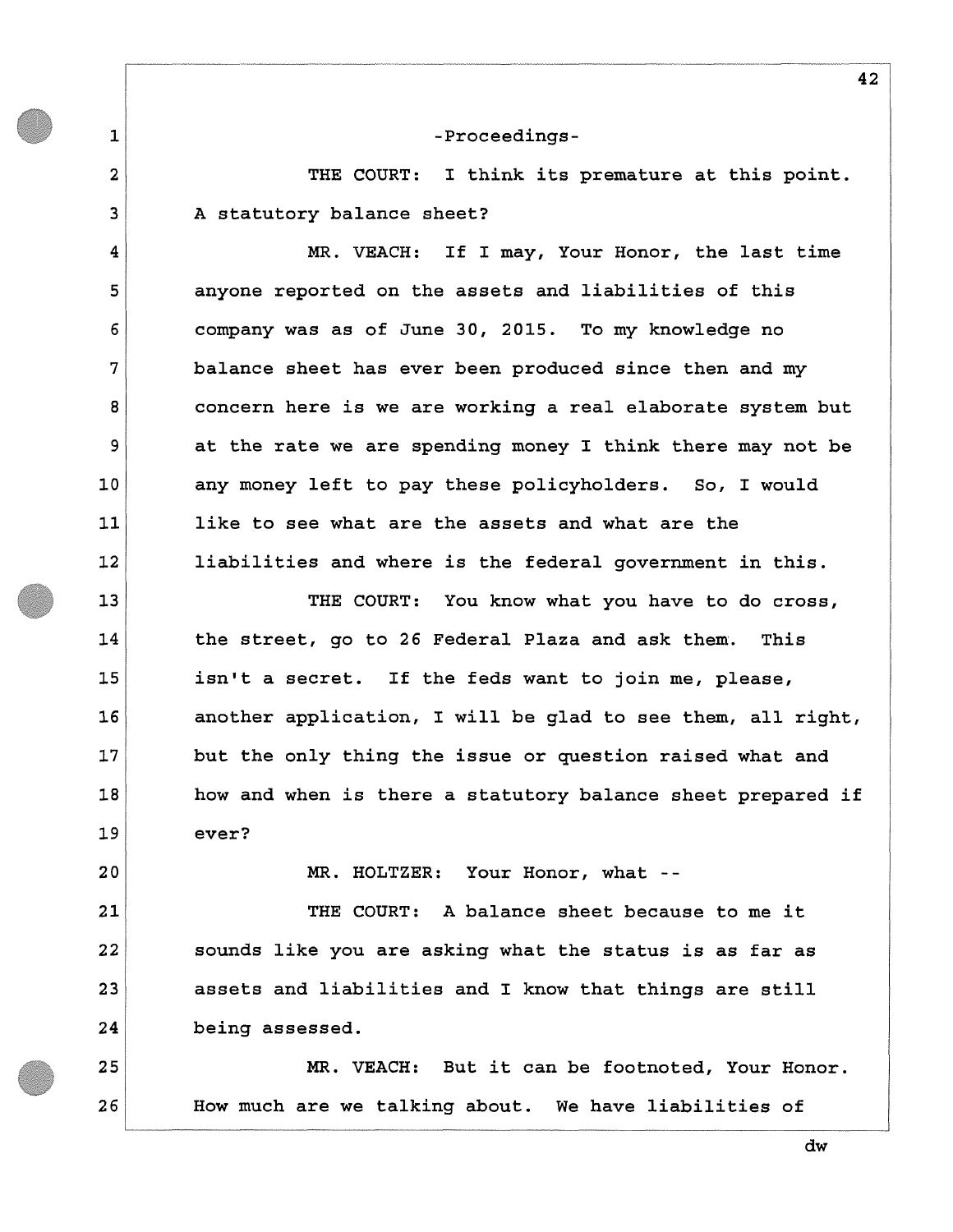**500 million -**

**1** 

**2** 

**3** 

**4** 

**5** 

**6** 

**7** 

**8** 

**9** 

**10** 

**11** 

**12** 

**13** 

**14** 

**15** 

**THE COURT: That's what I'm saying. I thought at this point I didn't know that is not yet known.** 

**MR. HOLTZER: It is not known.** 

**THE COURT: That's what I understand from the last time, this is still being assessed. The Court will get that. The question is when do I get it and when is that kind of information able to be made available.** 

**MR. HOLTZER: Your Honor, the answer to the question is we are working on it now and will report to the Court at the next session, but we don't have a sense of the assets. The balance sheet yet which involves outbound litigation to recover reimbursements from the federal government.** 

**16 17 18 19 20 21 22 23 24 25 26 THE COURT: Isn't that a category that you put as its own category? In other words as of any day there's an ability to know the assets and the liabilities, a snapshot, able to be created as of today and this is not -- this is just a flow number. It is not a firm number, do you see my footnote, and its what you believe you have as assets as of October 1, what you believe you have as liabilities as of October 1 and a list of claims -- not claims, not policy claims, but litigation claims, not where you -- where because this I remember, I know that what you do is say and these are the litigations outstanding and the demand amount**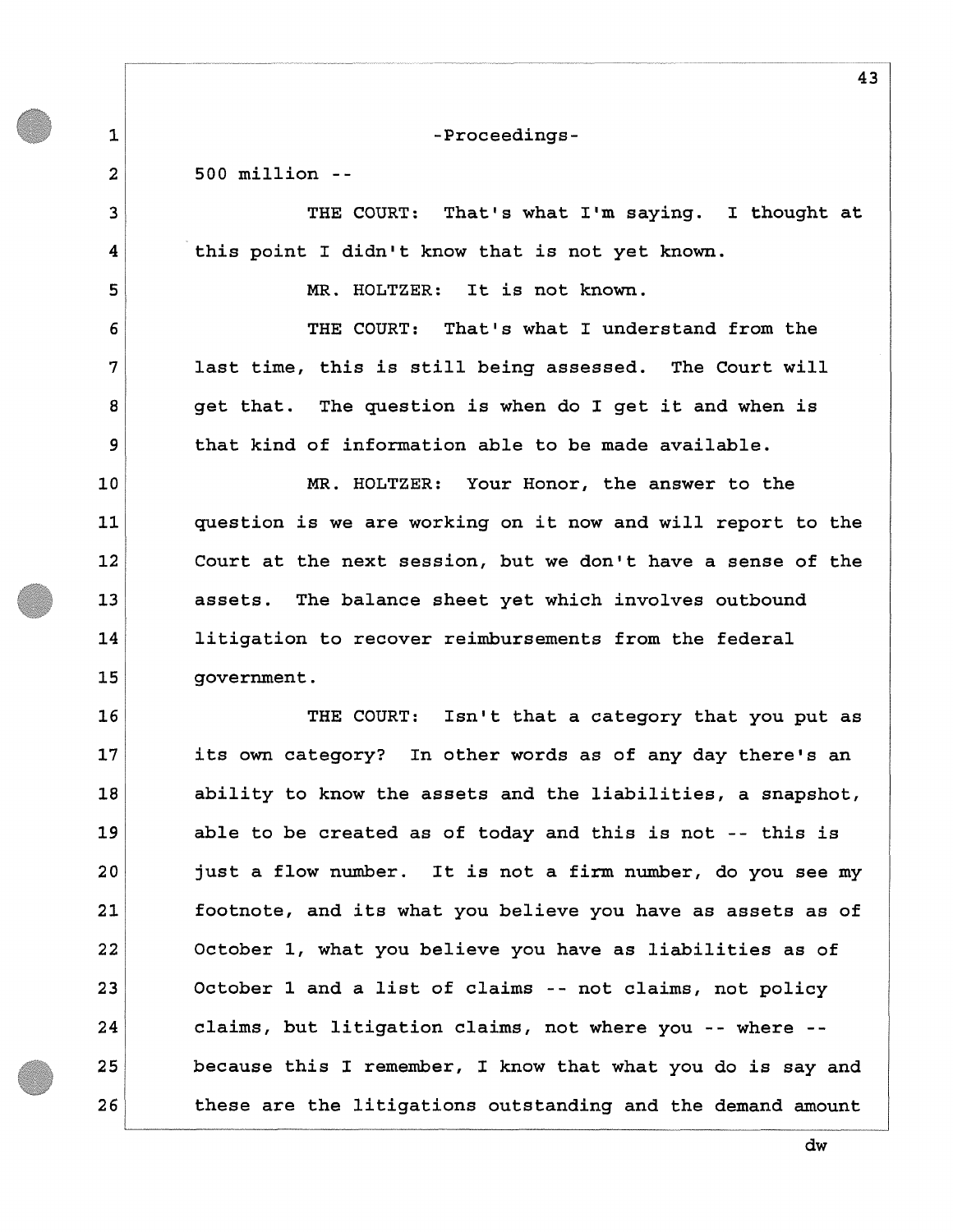**1 2 3 4 5 6 7 8 9 10 11 12 13 14 15 16 17 18 19 20 21 22 23 24 25 26 44 -Proceedingswhich is a fictitious number, we all know that's not necessarily a real number, but that's able to be done at any point on any day and its a snapshot and you say this is a snapshot of this day. That's not hard. Is that what you are asking? MR. VEACH: Yes, Your Honor. THE COURT: You see that's not a hard thing to do. Off the record. (Whereupon, a discussion was held off the record.) THE COURT: Back on. MR. HOLTZER: The issue is going to be that the vast majority of the asset of this entity are going to come from litigation against parties including the federal government who oversees the list. The estimate of those monies those funds is - THE COURT: In other words, the assets essentially as you say you believe they are basically from litigation from people or entities who owe you are saying? MR. HOLTZER: Basically the federal government reimbursement application. THE COURT: But that's able to be a number that's -- it may not be a hard number but its a soft number and its, you know, it could just be identified as you know as a soft number. In other words \$10 million asterisk**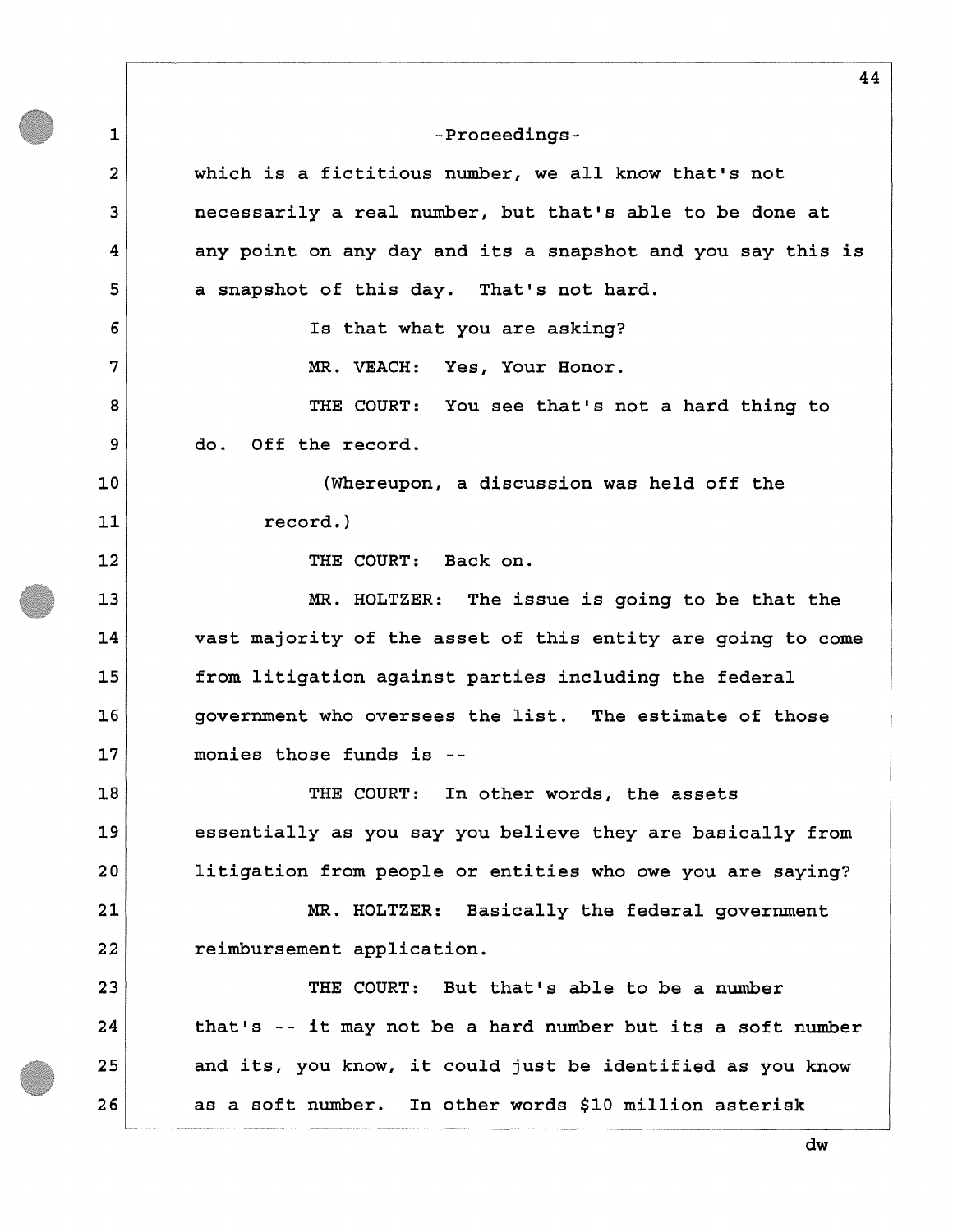**1** 

**2** 

**3** 

**4** 

**5** 

**6** 

**7** 

**8** 

**9** 

**10** 

**11** 

**12** 

**13** 

**14** 

**15** 

**16** 

**17** 

**18** 

**19** 

**20** 

**21** 

**22** 

**23** 

**26** 

### **-Proceedings-**

# **litigation A verses B.**

**MR. HOLTZER: You can, Your Honor. I would get concerned that we would be providing to the public if you suggested that we post it numbers that are pretty speculative in terms of litigation right now.** 

**THE COURT: If its speculative and its provided tell me where its a down side. I need to understand.** 

**MR. HOLTZER: For people to look at it and not understand how speculative -**

**THE COURT: You can't stop people from speculating. It is what it is.** 

**MR. HOLTZER: Your Honor, we are happy to put that.** 

**THE COURT: What it matters is that those who understand understand and those who don't understand if you need understanding get in touch with those who understand.** 

**MR. HOLTZER: No be problem, Your Honor.** 

**THE COURT: Let's get that posted with numbers and the asterisks and provisos as of 10-1.** 

**MR. HOLTZER: We will do it, Your Honor.** 

**THE COURT: Anybody else out there have anything they want to ask? I'm done.** 

**24 25 MR. HOLTZER: We have a formal order for Your Honor.** 

**MR. VEACH: Will this be posted?**